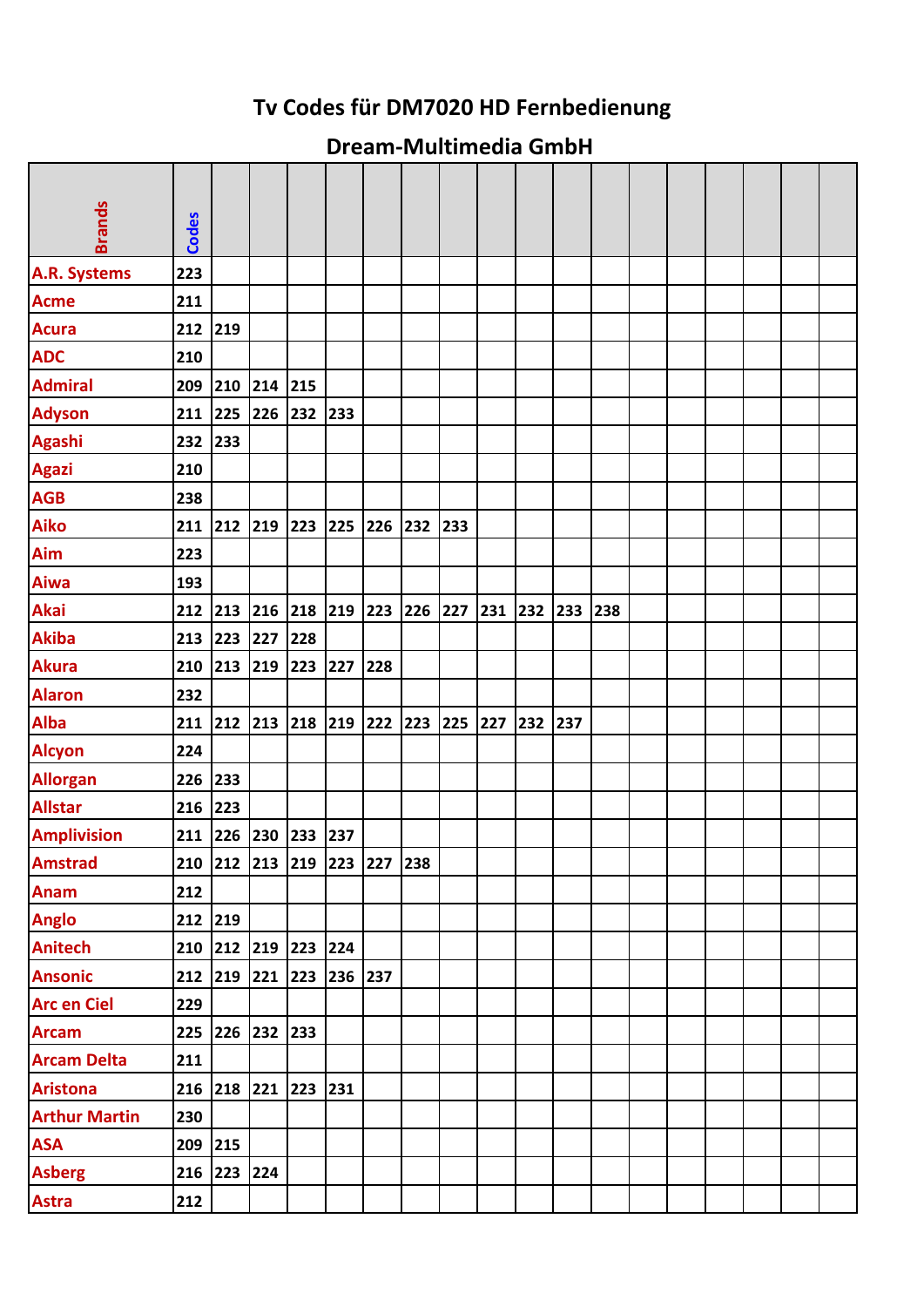| <b>Asuka</b>              |         |                 |     | 210 211 213 225 226 227                                         |     | 228 232 233 |     |     |  |         |     |     |  |
|---------------------------|---------|-----------------|-----|-----------------------------------------------------------------|-----|-------------|-----|-----|--|---------|-----|-----|--|
| <b>Atlantic</b>           |         |                 |     | 211 216 218 223 225                                             | 232 |             |     |     |  |         |     |     |  |
| <b>Atori</b>              | 212 219 |                 |     |                                                                 |     |             |     |     |  |         |     |     |  |
| <b>Auchan</b>             | 230     |                 |     |                                                                 |     |             |     |     |  |         |     |     |  |
| <b>Audiosonic</b>         |         |                 |     | 211 212 213 216 218 223                                         |     | 226 227     | 233 | 237 |  |         |     |     |  |
| <b>AudioTon</b>           |         | 211 226 233 237 |     |                                                                 |     |             |     |     |  |         |     |     |  |
| <b>Ausind</b>             | 224     |                 |     |                                                                 |     |             |     |     |  |         |     |     |  |
| <b>Autovox</b>            |         |                 |     | 209 210 211 224 226 233                                         |     |             |     |     |  |         |     |     |  |
| Awa                       | 232 233 |                 |     |                                                                 |     |             |     |     |  |         |     |     |  |
| <b>Baird</b>              | 226 233 |                 |     |                                                                 |     |             |     |     |  |         |     |     |  |
| <b>Bang &amp; Olufsen</b> | 209     |                 |     |                                                                 |     |             |     |     |  |         |     |     |  |
| <b>Basic Line</b>         |         |                 |     | 212 213 216 219 223 227                                         |     | 228 233     |     |     |  |         |     |     |  |
| <b>Bastide</b>            |         | 211 226 233     |     |                                                                 |     |             |     |     |  |         |     |     |  |
| <b>Baur</b>               | 218 220 |                 | 223 |                                                                 |     |             |     |     |  |         |     |     |  |
| <b>Bazin</b>              | 226 233 |                 |     |                                                                 |     |             |     |     |  |         |     |     |  |
| <b>Beko</b>               |         | 065 077 223 237 |     |                                                                 |     |             |     |     |  |         |     |     |  |
| <b>Beon</b>               |         | 216 218 223     |     |                                                                 |     |             |     |     |  |         |     |     |  |
| <b>Best</b>               | 237     |                 |     |                                                                 |     |             |     |     |  |         |     |     |  |
| <b>Bestar</b>             |         | 216 223 237     |     |                                                                 |     |             |     |     |  |         |     |     |  |
| <b>Binatone</b>           |         | 211 226 233     |     |                                                                 |     |             |     |     |  |         |     |     |  |
| <b>Blacktron</b>          | 228     |                 |     |                                                                 |     |             |     |     |  |         |     |     |  |
| <b>Blackway</b>           | 228     |                 |     |                                                                 |     |             |     |     |  |         |     |     |  |
| <b>Blue Sky</b>           |         | 213 223 227     |     | 228                                                             |     |             |     |     |  |         |     |     |  |
| <b>Blue Star</b>          | 228     |                 |     |                                                                 |     |             |     |     |  |         |     |     |  |
| <b>Boots</b>              |         | 211 226 233     |     |                                                                 |     |             |     |     |  |         |     |     |  |
| <b>BPL</b>                | 223     | 228             |     |                                                                 |     |             |     |     |  |         |     |     |  |
| <b>Brandt</b>             | 003     | 006 007         |     | 229                                                             |     |             |     |     |  |         |     |     |  |
| <b>Brinkmann</b>          | 223     |                 |     |                                                                 |     |             |     |     |  |         |     |     |  |
| <b>Brionvega</b>          |         | 209 216 218     |     | 223                                                             |     |             |     |     |  |         |     |     |  |
| <b>Britannia</b>          | 211     | 225 226         |     | 232 233                                                         |     |             |     |     |  |         |     |     |  |
| <b>Bruns</b>              | 209     |                 |     |                                                                 |     |             |     |     |  |         |     |     |  |
| <b>BSR</b>                | 217     |                 |     |                                                                 |     |             |     |     |  |         |     |     |  |
| <b>BTC</b>                | 213 227 |                 |     |                                                                 |     |             |     |     |  |         |     |     |  |
| <b>Bush</b>               | 101     |                 |     |                                                                 |     |             |     |     |  |         |     |     |  |
| <b>Bush</b>               |         |                 |     | 034  180  184  193  212  213  214  216  217  218  219  222  223 |     |             |     |     |  | 226 227 | 228 | 233 |  |
| <b>Capsonic</b>           | 210     |                 |     |                                                                 |     |             |     |     |  |         |     |     |  |
| <b>Carena</b>             | 223     |                 |     |                                                                 |     |             |     |     |  |         |     |     |  |
| <b>Carrefour</b>          | 222     |                 |     |                                                                 |     |             |     |     |  |         |     |     |  |
| <b>Cascade</b>            |         | 212 219 223     |     |                                                                 |     |             |     |     |  |         |     |     |  |
| <b>Cathay</b>             |         | 216 218 223     |     |                                                                 |     |             |     |     |  |         |     |     |  |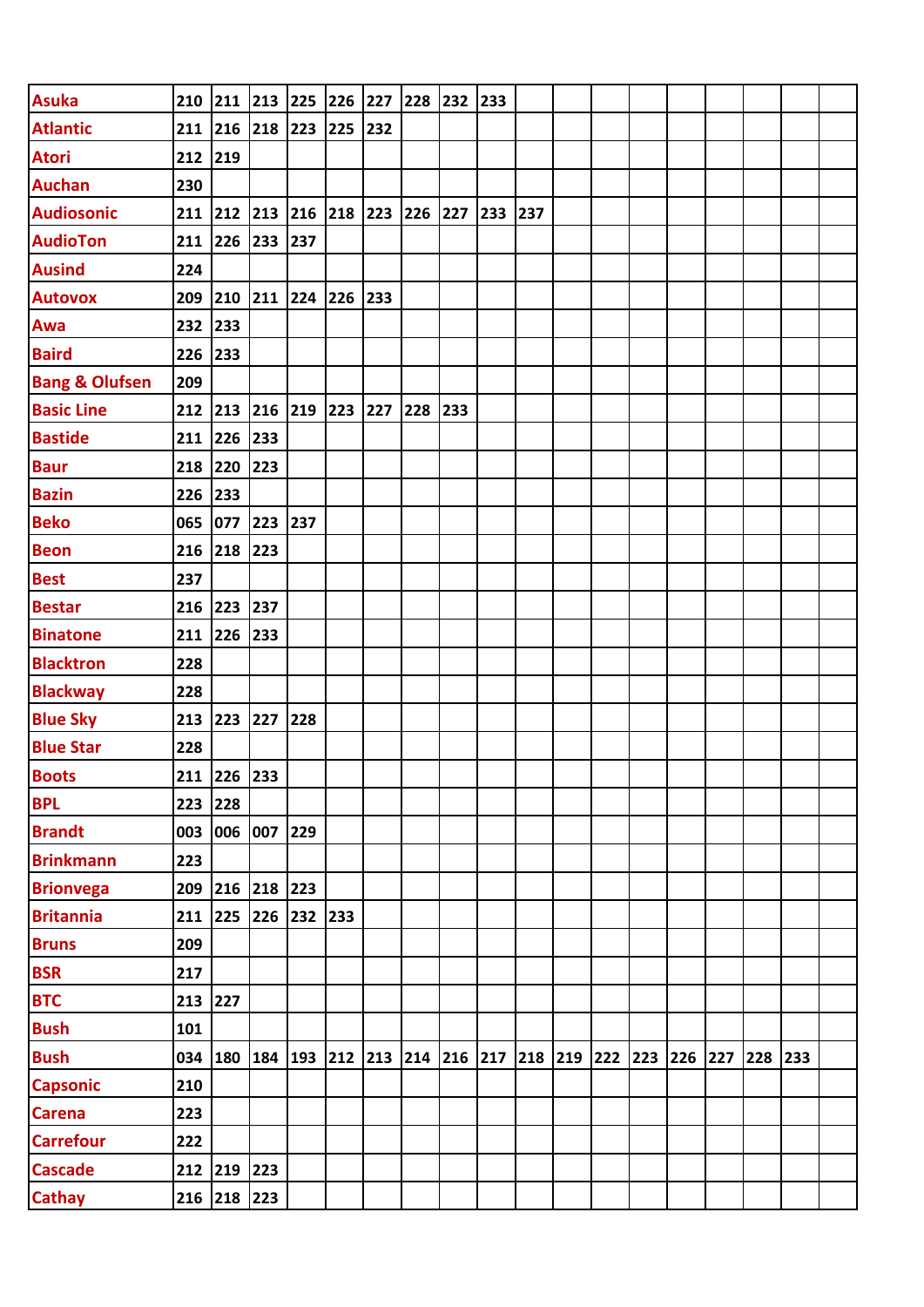| <b>CCE</b>             | 233     |                                     |             |     |     |     |     |     |                                   |     |                 |     |  |     |     |     |  |
|------------------------|---------|-------------------------------------|-------------|-----|-----|-----|-----|-----|-----------------------------------|-----|-----------------|-----|--|-----|-----|-----|--|
| Centurion              |         | 216 218                             | 223         |     |     |     |     |     |                                   |     |                 |     |  |     |     |     |  |
| <b>Century</b>         | 209     |                                     |             |     |     |     |     |     |                                   |     |                 |     |  |     |     |     |  |
| <b>CGE</b>             | 217     | 224                                 | 237         |     |     |     |     |     |                                   |     |                 |     |  |     |     |     |  |
| <b>Cimline</b>         | 212 219 |                                     | 227         |     |     |     |     |     |                                   |     |                 |     |  |     |     |     |  |
| <b>City</b>            | 212 219 |                                     |             |     |     |     |     |     |                                   |     |                 |     |  |     |     |     |  |
| <b>Clarivox</b>        | 218     |                                     |             |     |     |     |     |     |                                   |     |                 |     |  |     |     |     |  |
| <b>Clatronic</b>       |         | 210 211 212 213 216 219 223 224 226 |             |     |     |     |     |     |                                   | 227 | 233             | 237 |  |     |     |     |  |
| <b>CMS</b>             | 232     |                                     |             |     |     |     |     |     |                                   |     |                 |     |  |     |     |     |  |
| <b>CMS Hightec</b>     | 233     |                                     |             |     |     |     |     |     |                                   |     |                 |     |  |     |     |     |  |
| <b>Concorde</b>        | 212     | 219                                 |             |     |     |     |     |     |                                   |     |                 |     |  |     |     |     |  |
| <b>Condor</b>          |         | 211 216 219                         |             | 223 | 225 | 228 | 232 | 237 |                                   |     |                 |     |  |     |     |     |  |
| <b>Contec</b>          | 211 212 |                                     | 219         | 222 | 225 | 232 |     |     |                                   |     |                 |     |  |     |     |     |  |
| Continental Edisor 229 |         |                                     |             |     |     |     |     |     |                                   |     |                 |     |  |     |     |     |  |
| <b>Cosmel</b>          | 212 219 |                                     |             |     |     |     |     |     |                                   |     |                 |     |  |     |     |     |  |
| <b>Crosley</b>         | 209 217 |                                     | 224         |     |     |     |     |     |                                   |     |                 |     |  |     |     |     |  |
| <b>Crown</b>           | 212 216 |                                     | 218         | 219 | 223 | 224 | 237 |     |                                   |     |                 |     |  |     |     |     |  |
| <b>CS Electronics</b>  |         | 211 213                             | 225 227     |     | 232 |     |     |     |                                   |     |                 |     |  |     |     |     |  |
| <b>Cybertron</b>       | 213 227 |                                     |             |     |     |     |     |     |                                   |     |                 |     |  |     |     |     |  |
| <b>Daewoo</b>          | 106     |                                     |             |     |     |     |     |     |                                   |     |                 |     |  |     |     |     |  |
|                        |         |                                     |             |     |     |     |     |     |                                   |     |                 |     |  |     |     |     |  |
| <b>Daewoo</b>          | 138     |                                     |             |     |     |     |     |     |                                   |     |                 |     |  |     |     |     |  |
| <b>Daewoo</b>          | 018     | 035                                 | 066         |     |     |     |     |     | 182  192  194  211  212  216  219 |     | 223 225 226 227 |     |  | 232 | 233 | 240 |  |
| <b>Dainichi</b>        | 213 225 |                                     | 227         | 232 |     |     |     |     |                                   |     |                 |     |  |     |     |     |  |
| <b>Dansai</b>          | 210     | 216                                 | 218         | 223 | 225 | 232 | 233 |     |                                   |     |                 |     |  |     |     |     |  |
| <b>Dantax</b>          | 218 237 |                                     |             |     |     |     |     |     |                                   |     |                 |     |  |     |     |     |  |
| <b>Dawa</b>            | 223     |                                     |             |     |     |     |     |     |                                   |     |                 |     |  |     |     |     |  |
| <b>Daytron</b>         | 212 219 |                                     |             |     |     |     |     |     |                                   |     |                 |     |  |     |     |     |  |
| <b>De Graaf</b>        | 214     |                                     |             |     |     |     |     |     |                                   |     |                 |     |  |     |     |     |  |
| <b>Decca</b>           |         | 211 216 218 223 226                 |             |     |     | 233 | 238 |     |                                   |     |                 |     |  |     |     |     |  |
| <b>Denver</b>          | 096     |                                     |             |     |     |     |     |     |                                   |     |                 |     |  |     |     |     |  |
| <b>Desmet</b>          |         | 216 218 223                         |             |     |     |     |     |     |                                   |     |                 |     |  |     |     |     |  |
| <b>Diamant</b>         | 223     |                                     |             |     |     |     |     |     |                                   |     |                 |     |  |     |     |     |  |
| <b>Diamond</b>         | 232     |                                     |             |     |     |     |     |     |                                   |     |                 |     |  |     |     |     |  |
| <b>Dixi</b>            |         | 212 216 218 219 223                 |             |     |     | 233 |     |     |                                   |     |                 |     |  |     |     |     |  |
| <b>DTS</b>             | 212 219 |                                     |             |     |     |     |     |     |                                   |     |                 |     |  |     |     |     |  |
| <b>Dual</b>            |         | 211 217                             | 223 226 233 |     |     |     |     |     |                                   |     |                 |     |  |     |     |     |  |
| <b>Dual-Tec</b>        |         | 211 212 217 226                     |             |     |     |     |     |     |                                   |     |                 |     |  |     |     |     |  |
| <b>Dumont</b>          |         | 209 211 226                         |             | 233 |     |     |     |     |                                   |     |                 |     |  |     |     |     |  |
| <b>Dux</b>             | 218     |                                     |             |     |     |     |     |     |                                   |     |                 |     |  |     |     |     |  |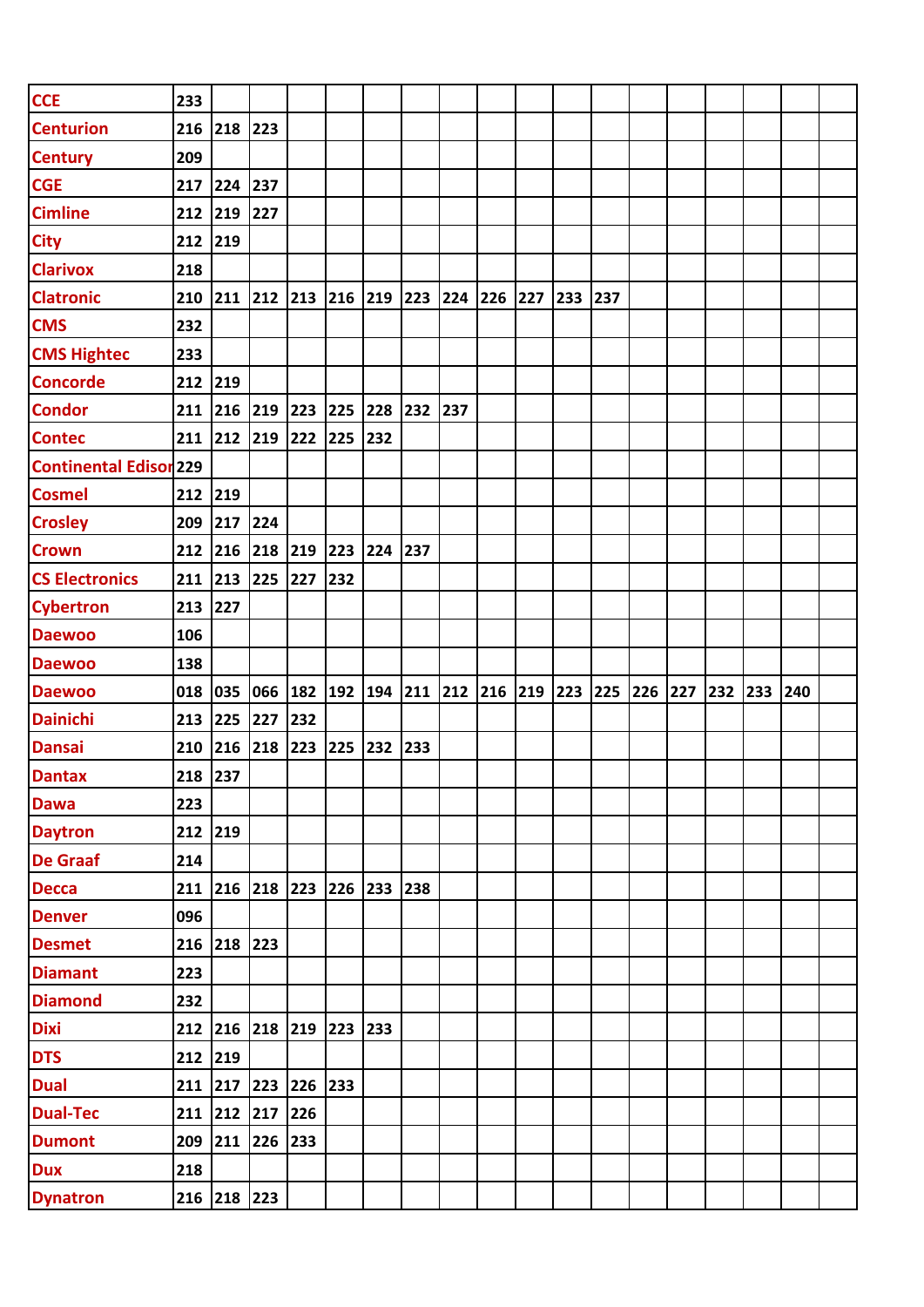| <b>Elbe</b>            | 223     | 227         | 233 | 236                     | 237 | 238 |     |             |     |  |  |  |  |
|------------------------|---------|-------------|-----|-------------------------|-----|-----|-----|-------------|-----|--|--|--|--|
| <b>Elbe-Sharp</b>      | 238     |             |     |                         |     |     |     |             |     |  |  |  |  |
| <b>Elcit</b>           | 209     | 238         |     |                         |     |     |     |             |     |  |  |  |  |
| <b>ELECTRO TECH</b>    | 212     |             |     |                         |     |     |     |             |     |  |  |  |  |
| <b>Elektra</b>         | 228     |             |     |                         |     |     |     |             |     |  |  |  |  |
| <b>Elin</b>            | 211     | 216         | 218 | 219                     | 223 | 225 | 232 |             |     |  |  |  |  |
| <b>Elite</b>           | 213     | 216         | 223 | 227                     |     |     |     |             |     |  |  |  |  |
| <b>Elman</b>           | 217     |             |     |                         |     |     |     |             |     |  |  |  |  |
| <b>Elta</b>            | 212     | 219         | 232 |                         |     |     |     |             |     |  |  |  |  |
| <b>Emerson</b>         | 209     | 223         | 237 |                         |     |     |     |             |     |  |  |  |  |
| <b>Emperor</b>         | 228     |             |     |                         |     |     |     |             |     |  |  |  |  |
| <b>ESC</b>             | 233     |             |     |                         |     |     |     |             |     |  |  |  |  |
| <b>Etron</b>           | 212     |             |     |                         |     |     |     |             |     |  |  |  |  |
| <b>Eurofeel</b>        | 233     |             |     |                         |     |     |     |             |     |  |  |  |  |
| <b>Euro-Feel</b>       | 210     |             |     |                         |     |     |     |             |     |  |  |  |  |
| <b>Euroline</b>        | 218     |             |     |                         |     |     |     |             |     |  |  |  |  |
| <b>Euroman</b>         | 228     | 232         | 233 | 237                     |     |     |     |             |     |  |  |  |  |
| <b>Euromann</b>        | 210     | 211         | 216 | 223                     | 225 | 226 |     |             |     |  |  |  |  |
| <b>Europhon</b>        | 211     | 216         | 217 | 223                     | 226 | 232 | 233 | 238         |     |  |  |  |  |
| <b>Expert</b>          | 230     |             |     |                         |     |     |     |             |     |  |  |  |  |
| <b>Exquisit</b>        | 223     |             |     |                         |     |     |     |             |     |  |  |  |  |
| <b>Fenner</b>          | 212     | 219         |     |                         |     |     |     |             |     |  |  |  |  |
| <b>Ferguson</b>        | 031     | 060         | 218 |                         |     |     |     |             |     |  |  |  |  |
| <b>Fidelity</b>        | 211     | 214         | 223 | 225                     | 232 |     |     |             |     |  |  |  |  |
| <b>Filsai</b>          | 233     |             |     |                         |     |     |     |             |     |  |  |  |  |
| <b>Finlandia</b>       | 214     |             |     |                         |     |     |     |             |     |  |  |  |  |
| <b>Finlux</b>          |         |             |     | 209 211 216 217 218 223 |     |     |     | 224 226 233 | 238 |  |  |  |  |
| <b>FIRST LINE</b>      |         | 211 212 216 |     |                         |     |     |     |             |     |  |  |  |  |
| <b>Firstline</b>       |         |             |     | 219 223 225 226 232     |     | 233 |     |             |     |  |  |  |  |
| <b>Fisher</b>          | 209     | 211 217     |     | 222 226 233             |     |     | 237 |             |     |  |  |  |  |
| <b>Flint</b>           | 216     | 223 227     |     |                         |     |     |     |             |     |  |  |  |  |
| <b>Formenti</b>        |         |             |     | 209 211 217 218 224 225 |     |     | 232 |             |     |  |  |  |  |
| Formenti-Phoenix 232   |         |             |     |                         |     |     |     |             |     |  |  |  |  |
| <b>Fortress</b>        | 209     |             |     |                         |     |     |     |             |     |  |  |  |  |
| <b>Fraba</b>           | 223 237 |             |     |                         |     |     |     |             |     |  |  |  |  |
| <b>Friac</b>           | 237     |             |     |                         |     |     |     |             |     |  |  |  |  |
| <b>Frontech</b>        |         |             |     | 210 212 214 215 219     |     | 233 |     |             |     |  |  |  |  |
| <b>Fujitsu</b>         | 226     | 233         |     |                         |     |     |     |             |     |  |  |  |  |
| <b>Fujitsu General</b> | 233     |             |     |                         |     |     |     |             |     |  |  |  |  |
| <b>Funai</b>           | 210     |             |     |                         |     |     |     |             |     |  |  |  |  |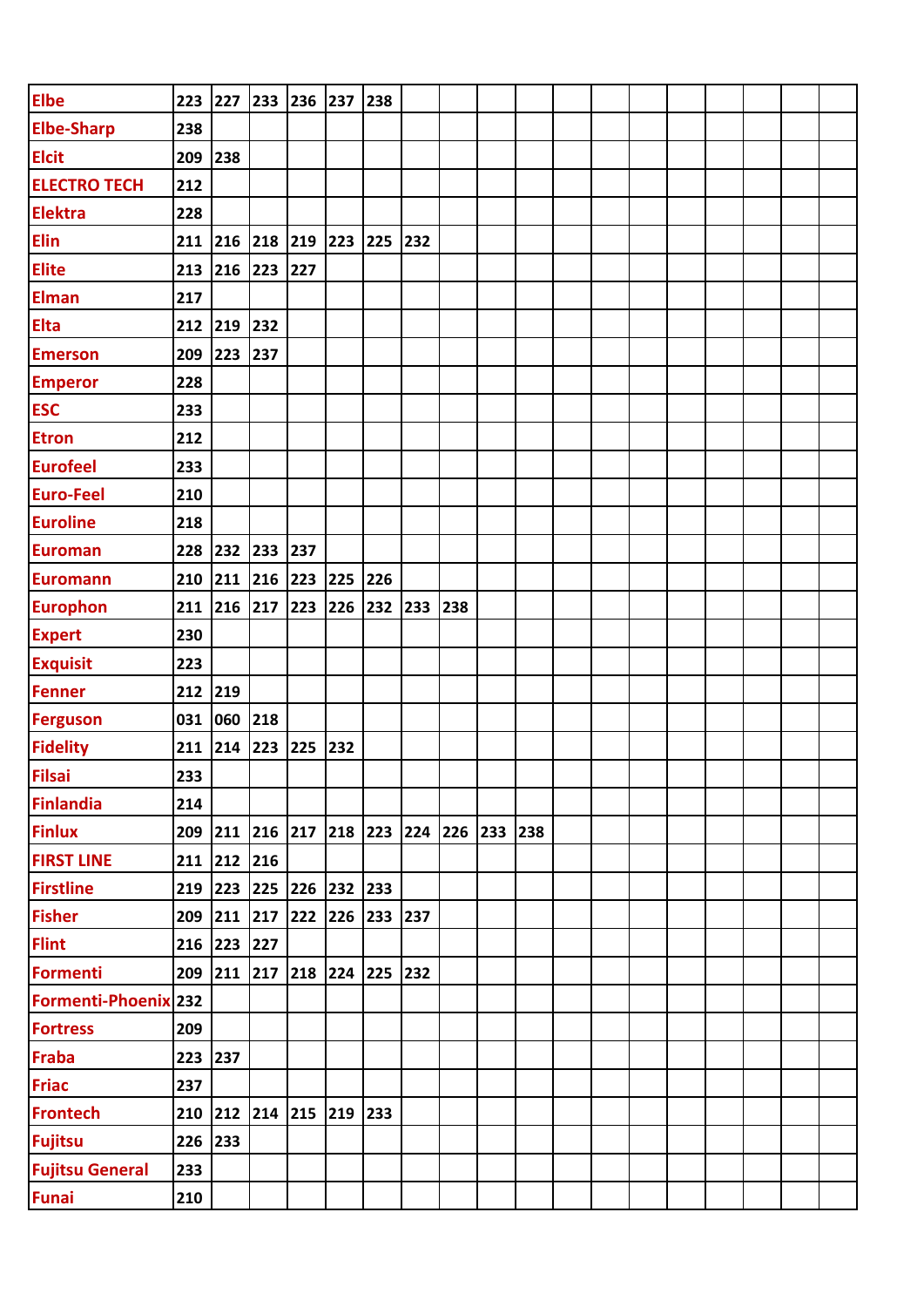| Galaxi                 | 223       |                         |         |                               |         |     |             |     |     |     |     |     |     |     |  |  |
|------------------------|-----------|-------------------------|---------|-------------------------------|---------|-----|-------------|-----|-----|-----|-----|-----|-----|-----|--|--|
| <b>Galaxis</b>         | 223       | 237                     |         |                               |         |     |             |     |     |     |     |     |     |     |  |  |
| <b>GBC</b>             | 212       | 217                     | 219     | 227                           |         |     |             |     |     |     |     |     |     |     |  |  |
| <b>Geant Casino</b>    | 230       |                         |         |                               |         |     |             |     |     |     |     |     |     |     |  |  |
| <b>GEC</b>             | 211 215   |                         | 216     | 218                           | 223 226 |     | 233 238     |     |     |     |     |     |     |     |  |  |
| <b>Geloso</b>          | 212       | 214                     | 217     | $ 219$                        |         |     |             |     |     |     |     |     |     |     |  |  |
| <b>General Technic</b> | 212       | 219                     |         |                               |         |     |             |     |     |     |     |     |     |     |  |  |
| Genexxa                | 213 215   |                         | 216     | 223                           | 227     |     |             |     |     |     |     |     |     |     |  |  |
| <b>Giant</b>           | 233       |                         |         |                               |         |     |             |     |     |     |     |     |     |     |  |  |
| <b>GoldHand</b>        | 232       |                         |         |                               |         |     |             |     |     |     |     |     |     |     |  |  |
| <b>Goldline</b>        | 223       |                         |         |                               |         |     |             |     |     |     |     |     |     |     |  |  |
| <b>GoldStar</b>        | 211 212   |                         | 214     | 216                           | 217 218 |     | 219 223     |     | 225 | 226 | 232 | 233 | 234 | 237 |  |  |
| <b>Goodmans</b>        | 123       |                         |         |                               |         |     |             |     |     |     |     |     |     |     |  |  |
| <b>Goodmans</b>        | 203 210   |                         | 212 216 |                               | 218 219 |     | 222         | 223 | 226 | 231 | 233 | 234 | 238 | 240 |  |  |
| Gorenje                | 237       |                         |         |                               |         |     |             |     |     |     |     |     |     |     |  |  |
| <b>GPM</b>             | 213 227   |                         |         |                               |         |     |             |     |     |     |     |     |     |     |  |  |
| <b>Graetz</b>          | 215       |                         |         |                               |         |     |             |     |     |     |     |     |     |     |  |  |
| Granada                | $211$ 214 |                         | 216     | 218                           | 221     | 222 | 223 224 226 |     |     | 230 | 233 | 238 |     |     |  |  |
| <b>Grandin</b>         | 212 213   |                         | 218     | 228                           |         |     |             |     |     |     |     |     |     |     |  |  |
| <b>Gronic</b>          | 233       |                         |         |                               |         |     |             |     |     |     |     |     |     |     |  |  |
| <b>Grundig</b>         | 010       | 075                     | 200     | 223                           | 224     | 231 | 237         |     |     |     |     |     |     |     |  |  |
| <b>Halifax</b>         | 210       | 211                     | 225     | 226                           | 232     | 233 |             |     |     |     |     |     |     |     |  |  |
| <b>Hampton</b>         | 211 225   |                         | 226     | 232                           | 233     |     |             |     |     |     |     |     |     |     |  |  |
| <b>Hanseatic</b>       | 211 212   |                         | 216     | 217                           | 218     | 219 | 223         | 226 | 228 | 233 | 236 | 237 |     |     |  |  |
| <b>Hantarex</b>        |           | 212 219 223 238         |         |                               |         |     |             |     |     |     |     |     |     |     |  |  |
| <b>Hantor</b>          | 223       |                         |         |                               |         |     |             |     |     |     |     |     |     |     |  |  |
| <b>Harwood</b>         | 219 223   |                         |         |                               |         |     |             |     |     |     |     |     |     |     |  |  |
| <b>HCM</b>             | 210       | 211 212 219 223         |         |                               |         | 226 | 227         | 228 | 233 |     |     |     |     |     |  |  |
| Hema                   | 219       | 226 233                 |         |                               |         |     |             |     |     |     |     |     |     |     |  |  |
| <b>Higashi</b>         | 232       |                         |         |                               |         |     |             |     |     |     |     |     |     |     |  |  |
| <b>HiLine</b>          | 223       |                         |         |                               |         |     |             |     |     |     |     |     |     |     |  |  |
| <b>Hinari</b>          |           | 212 213 216 218 219 222 |         |                               |         |     | 223 227     |     |     |     |     |     |     |     |  |  |
| <b>Hisawa</b>          | 213 227   |                         | 228     | 230                           |         |     |             |     |     |     |     |     |     |     |  |  |
| <b>Hitachi</b>         | 089       |                         |         |                               |         |     |             |     |     |     |     |     |     |     |  |  |
| <b>Hitachi</b>         | 139       | 144                     |         |                               |         |     |             |     |     |     |     |     |     |     |  |  |
| <b>Hitachi</b>         | 154       |                         |         |                               |         |     |             |     |     |     |     |     |     |     |  |  |
| <b>Hitachi</b>         | 171       |                         |         |                               |         |     |             |     |     |     |     |     |     |     |  |  |
| <b>Hitachi</b>         | 058       | 061                     |         | $\vert$ 211   214   215   217 |         |     | 222 223     |     | 226 | 233 | 238 | 240 |     |     |  |  |
| <b>Hornyphon</b>       | 216       |                         |         |                               |         |     |             |     |     |     |     |     |     |     |  |  |
| Hornyphone             | 223       |                         |         |                               |         |     |             |     |     |     |     |     |     |     |  |  |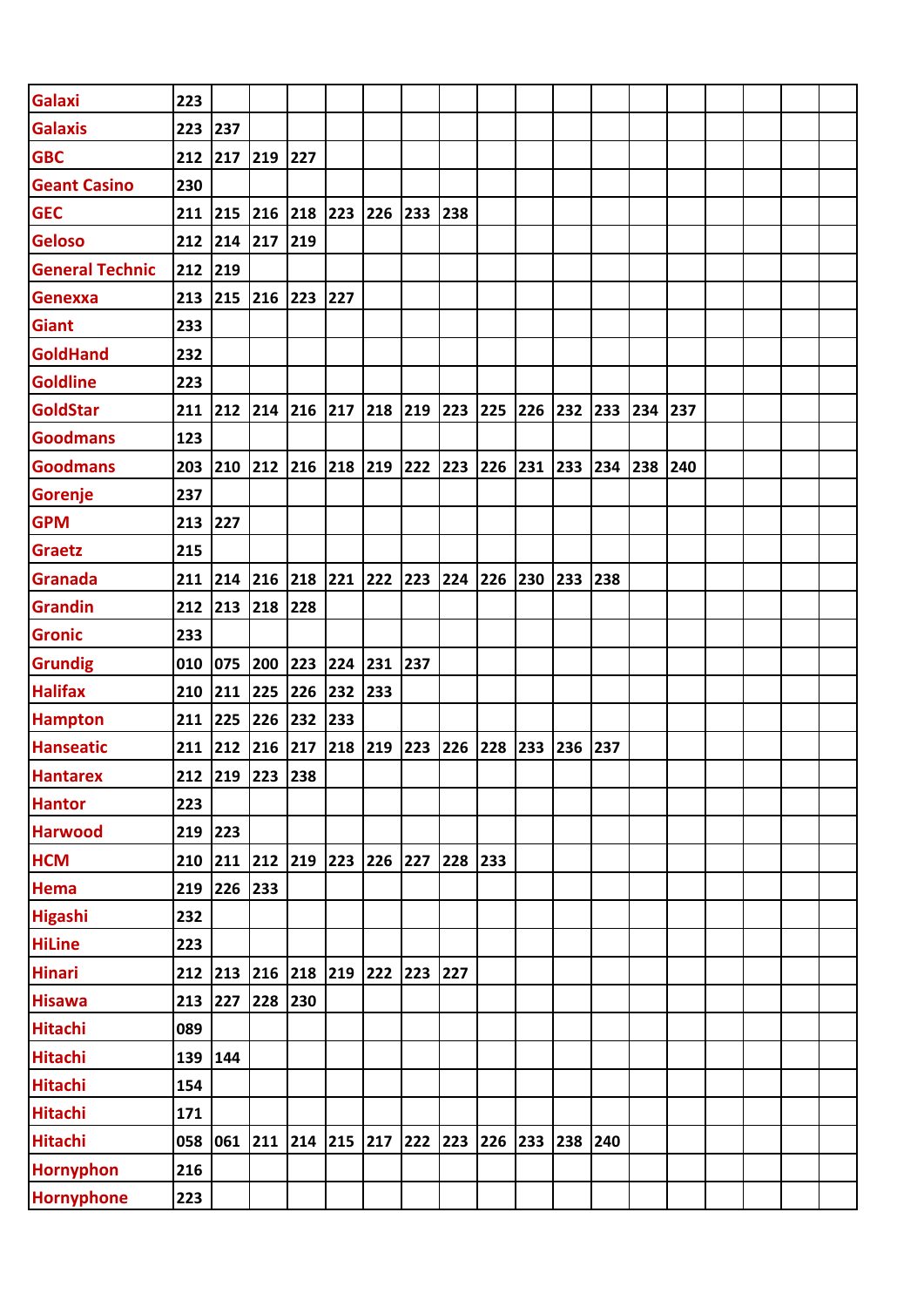| <b>Hoshai</b>        | 213 227 |                 |               |                                                 |           |     |             |     |                                            |     |     |     |     |  |  |  |
|----------------------|---------|-----------------|---------------|-------------------------------------------------|-----------|-----|-------------|-----|--------------------------------------------|-----|-----|-----|-----|--|--|--|
| <b>Huanyu</b>        | 211     | 225             | 232           |                                                 |           |     |             |     |                                            |     |     |     |     |  |  |  |
| <b>Hygashi</b>       | 211 225 |                 | 226           | 232                                             | 233       |     |             |     |                                            |     |     |     |     |  |  |  |
| <b>Hyper</b>         |         | 211 212 217     |               | 219                                             | 225 226   |     | 232 233     |     |                                            |     |     |     |     |  |  |  |
| <b>Hypson</b>        |         | 210 211 216 218 |               |                                                 | 223 226   |     | 228 230     |     | $\begin{array}{c} \boxed{233} \end{array}$ |     |     |     |     |  |  |  |
| <b>Iberia</b>        | 223     |                 |               |                                                 |           |     |             |     |                                            |     |     |     |     |  |  |  |
| <b>ICE</b>           | 210 211 |                 | 212           | 213                                             | $216$ 219 |     | 223         | 225 | 226                                        | 227 | 232 | 233 |     |  |  |  |
| <b>ICeS</b>          | 225     | 227             | 232           |                                                 |           |     |             |     |                                            |     |     |     |     |  |  |  |
| <b>Imperial</b>      | 215 216 |                 | 217           | 223                                             | 224 237   |     |             |     |                                            |     |     |     |     |  |  |  |
| <b>Indiana</b>       | 216 218 |                 | $ 223\rangle$ |                                                 |           |     |             |     |                                            |     |     |     |     |  |  |  |
| Ingelen              | 215     |                 |               |                                                 |           |     |             |     |                                            |     |     |     |     |  |  |  |
| Ingersol             | 212 219 |                 |               |                                                 |           |     |             |     |                                            |     |     |     |     |  |  |  |
| <b>Inno Hit</b>      | 211 212 |                 |               | $\vert$ 213 $\vert$ 216 $\vert$ 218 $\vert$ 219 |           |     | 223 224 226 |     |                                            | 227 | 233 | 234 | 238 |  |  |  |
| <b>Innovation</b>    | 210 212 |                 |               |                                                 |           |     |             |     |                                            |     |     |     |     |  |  |  |
| <b>Interactive</b>   | 237     |                 |               |                                                 |           |     |             |     |                                            |     |     |     |     |  |  |  |
| Interbuy             | 212 219 |                 |               |                                                 |           |     |             |     |                                            |     |     |     |     |  |  |  |
| <b>Interfunk</b>     | 209 215 |                 | 216           | 218                                             | 221       | 223 | 237         |     |                                            |     |     |     |     |  |  |  |
| <b>International</b> | 232     |                 |               |                                                 |           |     |             |     |                                            |     |     |     |     |  |  |  |
| <b>Intervision</b>   | 210 211 |                 | 223           | 226                                             | 227       | 228 | 233 237     |     |                                            |     |     |     |     |  |  |  |
| <b>Irradio</b>       |         | 212 213 216     |               | 218                                             | 219 223   |     | 224 227     |     | 234                                        |     |     |     |     |  |  |  |
| <b>Isukai</b>        | 213 223 |                 | 227           | 228                                             |           |     |             |     |                                            |     |     |     |     |  |  |  |
| <b>ITC</b>           | 211 217 |                 | 226           | 233                                             |           |     |             |     |                                            |     |     |     |     |  |  |  |
| <b>ITS</b>           | 213     | 216             | 223           | 225                                             | 227       | 228 | 232         |     |                                            |     |     |     |     |  |  |  |
| <b>ITT</b>           | 212     | $ 215$          |               |                                                 |           |     |             |     |                                            |     |     |     |     |  |  |  |
| <b>ITV</b>           |         | 212 218 223     |               |                                                 |           |     |             |     |                                            |     |     |     |     |  |  |  |
| <b>JVC</b>           | 132     |                 |               |                                                 |           |     |             |     |                                            |     |     |     |     |  |  |  |
| <b>JVC</b>           | 155     |                 |               |                                                 |           |     |             |     |                                            |     |     |     |     |  |  |  |
| <b>JVC</b>           |         | 216 222 227     |               |                                                 |           |     |             |     |                                            |     |     |     |     |  |  |  |
| <b>Kaisui</b>        | 211     |                 | 212 213 219   |                                                 | 223       | 225 | 226         | 227 | 228                                        | 232 | 233 |     |     |  |  |  |
| <b>Kamosonic</b>     | 211     |                 |               |                                                 |           |     |             |     |                                            |     |     |     |     |  |  |  |
| <b>Kamp</b>          |         | 211 225 232     |               |                                                 |           |     |             |     |                                            |     |     |     |     |  |  |  |
| <b>Kapsch</b>        | 215     |                 |               |                                                 |           |     |             |     |                                            |     |     |     |     |  |  |  |
| <b>Karcher</b>       |         | 211 212 218     |               | 223                                             | 228       | 237 |             |     |                                            |     |     |     |     |  |  |  |
| <b>Kawasho</b>       | 232     |                 |               |                                                 |           |     |             |     |                                            |     |     |     |     |  |  |  |
| <b>Kendo</b>         |         | 214 223 237     |               |                                                 |           |     |             |     |                                            |     |     |     |     |  |  |  |
| <b>Kennedy</b>       | 217     |                 |               |                                                 |           |     |             |     |                                            |     |     |     |     |  |  |  |
| <b>KIC</b>           | 233     |                 |               |                                                 |           |     |             |     |                                            |     |     |     |     |  |  |  |
| <b>Kingsley</b>      | 211     | 225 232         |               |                                                 |           |     |             |     |                                            |     |     |     |     |  |  |  |
| <b>Kneissel</b>      | 223 236 |                 | 237           |                                                 |           |     |             |     |                                            |     |     |     |     |  |  |  |
| <b>Kolster</b>       | 216 223 |                 |               |                                                 |           |     |             |     |                                            |     |     |     |     |  |  |  |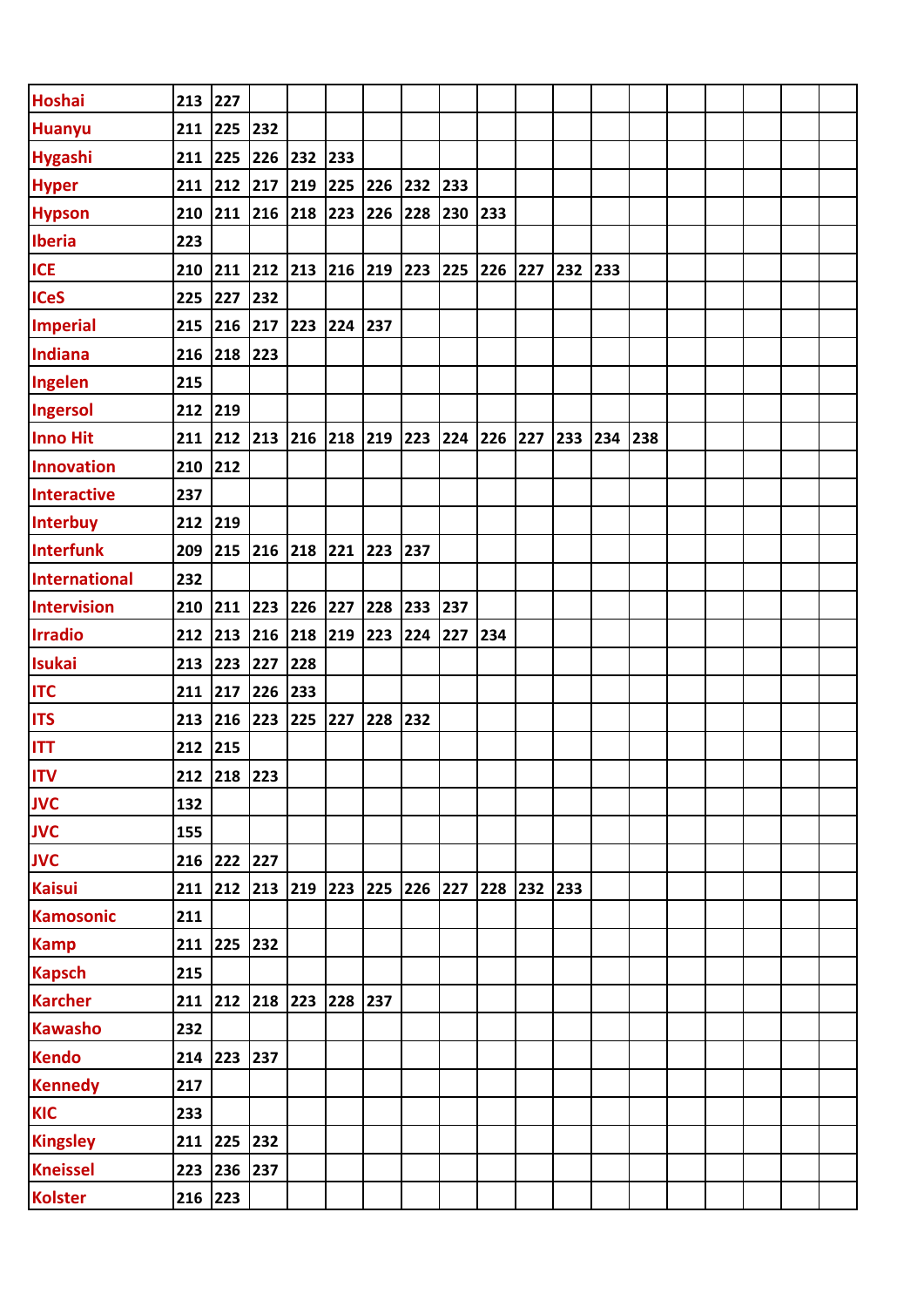| <b>Konka</b>        | 213 227   |                         |     |               |         |     |             |                         |         |         |         |     |     |     |  |  |
|---------------------|-----------|-------------------------|-----|---------------|---------|-----|-------------|-------------------------|---------|---------|---------|-----|-----|-----|--|--|
| <b>Korpel</b>       | 216 218   |                         | 223 |               |         |     |             |                         |         |         |         |     |     |     |  |  |
| <b>Korting</b>      | 209 237   |                         |     |               |         |     |             |                         |         |         |         |     |     |     |  |  |
| <b>Kosmos</b>       | 223       |                         |     |               |         |     |             |                         |         |         |         |     |     |     |  |  |
| <b>Koyoda</b>       | 212       |                         |     |               |         |     |             |                         |         |         |         |     |     |     |  |  |
| <b>KTV</b>          | 211 233   |                         |     |               |         |     |             |                         |         |         |         |     |     |     |  |  |
| <b>Kyoto</b>        | 232 233   |                         |     |               |         |     |             |                         |         |         |         |     |     |     |  |  |
| Lasat               | 237       |                         |     |               |         |     |             |                         |         |         |         |     |     |     |  |  |
| <b>Lenco</b>        | 212 219   |                         |     |               |         |     |             |                         |         |         |         |     |     |     |  |  |
| <b>Lenoir</b>       | 211 212   |                         | 219 |               |         |     |             |                         |         |         |         |     |     |     |  |  |
| <b>Leyco</b>        | 210 216   |                         | 218 | 223           |         |     |             |                         |         |         |         |     |     |     |  |  |
| LG                  | 081       | 084                     | 094 | 095           | 098 105 |     |             | 110  111  114  118  126 |         |         | 136 168 |     |     |     |  |  |
| LG                  | 136       |                         |     |               |         |     |             |                         |         |         |         |     |     |     |  |  |
| LG                  | 140 148   |                         |     |               |         |     |             |                         |         |         |         |     |     |     |  |  |
| LG                  | 164 168   |                         |     |               |         |     |             |                         |         |         |         |     |     |     |  |  |
| LG                  |           | 195 211 212             |     | $214$ 216 217 |         |     | 218 219 223 |                         | 225 226 |         | 232     | 233 | 234 | 237 |  |  |
| <b>Liesenk</b>      | 218       |                         |     |               |         |     |             |                         |         |         |         |     |     |     |  |  |
| Liesenkotter        | 223       |                         |     |               |         |     |             |                         |         |         |         |     |     |     |  |  |
| <b>Life</b>         | 210 212   |                         |     |               |         |     |             |                         |         |         |         |     |     |     |  |  |
| <b>Lifetec</b>      |           | 210 212 219 223 227     |     |               |         |     |             |                         |         |         |         |     |     |     |  |  |
| <b>Lloyds</b>       | 219       |                         |     |               |         |     |             |                         |         |         |         |     |     |     |  |  |
| <b>Loewe</b>        |           | 014 055 223             |     | 236 237       |         | 238 |             |                         |         |         |         |     |     |     |  |  |
| <b>Loewe Opta</b>   | 209       | 216                     | 218 |               |         |     |             |                         |         |         |         |     |     |     |  |  |
| Luma                | $214$ 218 |                         | 219 | 223           |         |     |             |                         |         |         |         |     |     |     |  |  |
| Lumatron            |           | 214 216 218 223 226 233 |     |               |         |     |             |                         |         |         |         |     |     |     |  |  |
| Lux May             | 216       |                         |     |               |         |     |             |                         |         |         |         |     |     |     |  |  |
| <b>Luxor</b>        |           | 211 214 233             |     | 234           |         |     |             |                         |         |         |         |     |     |     |  |  |
| <b>M</b> Electronic |           | 211 212 215             |     | 216           | 218     |     |             |                         |         |         |         |     |     |     |  |  |
| <b>Magnadyne</b>    |           | 209 217 218 238         |     |               |         |     |             |                         |         |         |         |     |     |     |  |  |
| <b>Magnafon</b>     |           | 211 224 225             |     | 232 238       |         |     |             |                         |         |         |         |     |     |     |  |  |
| <b>Magnum</b>       | 210 212   |                         |     |               |         |     |             |                         |         |         |         |     |     |     |  |  |
| <b>Mandor</b>       | 210       |                         |     |               |         |     |             |                         |         |         |         |     |     |     |  |  |
| <b>Manesth</b>      |           | 210 211 216 218 223     |     |               |         | 226 | 233         |                         |         |         |         |     |     |     |  |  |
| <b>Marantz</b>      |           | 216 218 223             |     |               |         |     |             |                         |         |         |         |     |     |     |  |  |
| <b>Marelli</b>      | 209       |                         |     |               |         |     |             |                         |         |         |         |     |     |     |  |  |
| <b>Mark</b>         | 216       | 218 219 223 225         |     |               |         | 226 | 232 233     |                         |         |         |         |     |     |     |  |  |
| <b>Masuda</b>       | 233       |                         |     |               |         |     |             |                         |         |         |         |     |     |     |  |  |
| <b>Matsui</b>       | 133       |                         |     |               |         |     |             |                         |         |         |         |     |     |     |  |  |
| <b>Matsui</b>       |           | 211 212 214 216 218 219 |     |               |         |     | 222 223 226 |                         | 231     | 233 238 |         |     |     |     |  |  |
| <b>Medion</b>       |           | 210 212 223             |     |               |         |     |             |                         |         |         |         |     |     |     |  |  |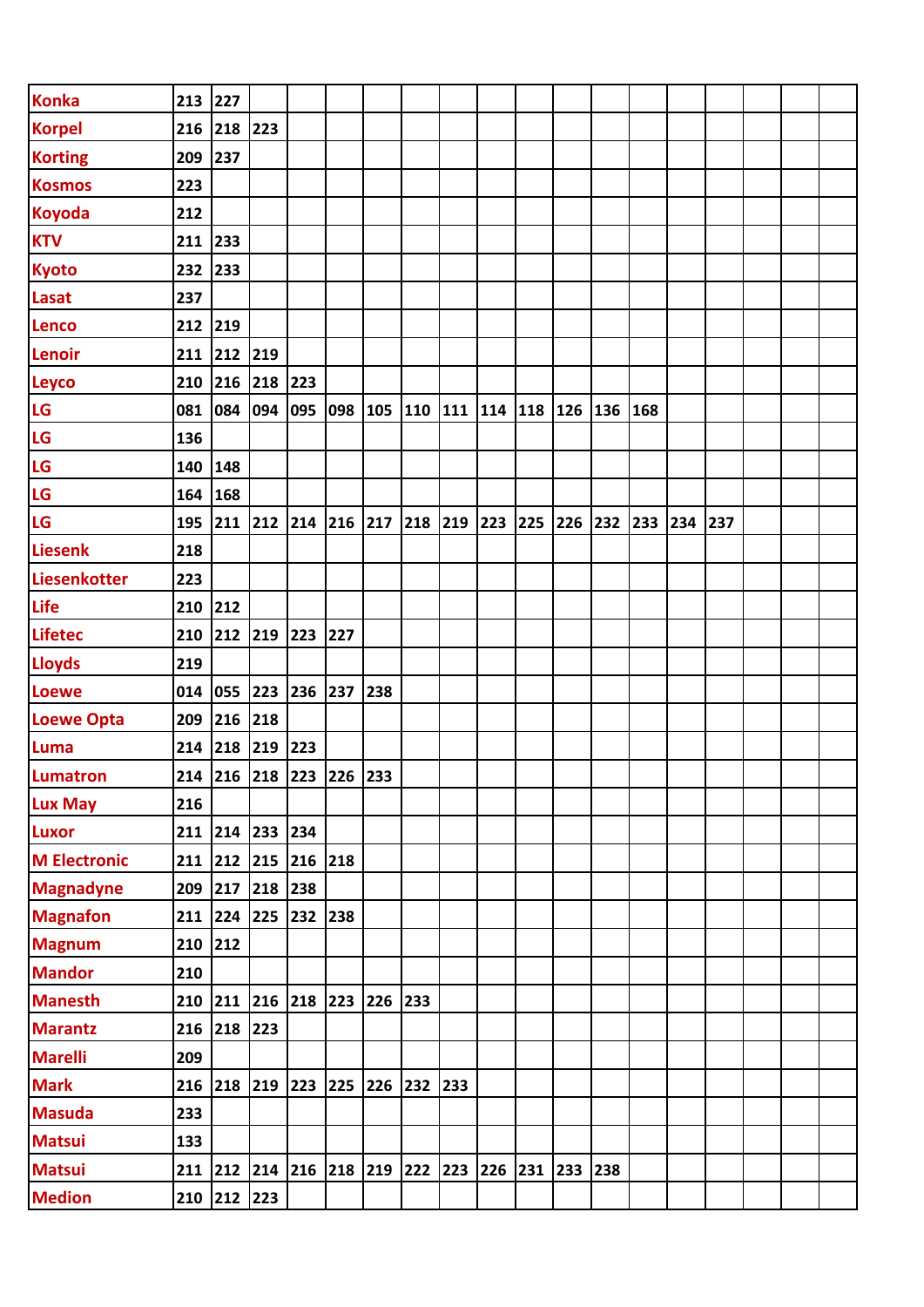| <b>M-Electronic</b> |         | 219 223 225 |        | 226 | 232     | 233 |         |     |     |         |     |     |     |  |  |  |
|---------------------|---------|-------------|--------|-----|---------|-----|---------|-----|-----|---------|-----|-----|-----|--|--|--|
| <b>Melvox</b>       | 230     |             |        |     |         |     |         |     |     |         |     |     |     |  |  |  |
| <b>Memorex</b>      | 212     | 219         |        |     |         |     |         |     |     |         |     |     |     |  |  |  |
| <b>Memphis</b>      | 212     | 219         |        |     |         |     |         |     |     |         |     |     |     |  |  |  |
| <b>Mercury</b>      | 219     | 223         |        |     |         |     |         |     |     |         |     |     |     |  |  |  |
| <b>Metz</b>         | 209     |             |        |     |         |     |         |     |     |         |     |     |     |  |  |  |
| <b>Micromaxx</b>    | 210     | 212         |        |     |         |     |         |     |     |         |     |     |     |  |  |  |
| <b>Microstar</b>    | 210     | 212         |        |     |         |     |         |     |     |         |     |     |     |  |  |  |
| <b>Minerva</b>      | 224 238 |             |        |     |         |     |         |     |     |         |     |     |     |  |  |  |
| <b>Minoka</b>       | 216     | 223         |        |     |         |     |         |     |     |         |     |     |     |  |  |  |
| <b>Mitsubishi</b>   | 170     |             |        |     |         |     |         |     |     |         |     |     |     |  |  |  |
| <b>Mitsubishi</b>   | 209     | 216         | 222    | 223 |         |     |         |     |     |         |     |     |     |  |  |  |
| <b>Mivar</b>        | 211     | 224         | 225    | 232 | 233     | 234 | 235 236 |     | 237 | 238     | 239 |     |     |  |  |  |
| <b>Motion</b>       | 224     |             |        |     |         |     |         |     |     |         |     |     |     |  |  |  |
| <b>MTC</b>          | 232     | 237         |        |     |         |     |         |     |     |         |     |     |     |  |  |  |
| <b>Multi System</b> | 218     |             |        |     |         |     |         |     |     |         |     |     |     |  |  |  |
| <b>Multitech</b>    | 211     | 212 214     |        | 217 | 218 219 |     | 223     | 225 | 226 | 232     | 233 | 237 |     |  |  |  |
| <b>Murphy</b>       | 211     | 225         | 232    |     |         |     |         |     |     |         |     |     |     |  |  |  |
| <b>Naonis</b>       | 214     |             |        |     |         |     |         |     |     |         |     |     |     |  |  |  |
| <b>NEC</b>          | 222     | 233         |        |     |         |     |         |     |     |         |     |     |     |  |  |  |
| <b>Neckermann</b>   | 209     | 211         | 214    | 216 | 218 220 |     | 223     | 226 | 231 | 233     | 237 |     |     |  |  |  |
| <b>NEI</b>          | 216     | 218         | 223    |     |         |     |         |     |     |         |     |     |     |  |  |  |
| <b>Neufunk</b>      | 219     | 223         | $ 231$ |     |         |     |         |     |     |         |     |     |     |  |  |  |
| <b>New Tech</b>     | 212     | 216         | 219    | 223 | 226     | 231 |         |     |     |         |     |     |     |  |  |  |
| <b>New World</b>    | 213 227 |             |        |     |         |     |         |     |     |         |     |     |     |  |  |  |
| <b>NewTech</b>      | 233     |             |        |     |         |     |         |     |     |         |     |     |     |  |  |  |
| <b>Nicamagic</b>    |         | 211 225 232 |        |     |         |     |         |     |     |         |     |     |     |  |  |  |
| <b>Nikkai</b>       | 210 211 |             | 213    | 216 | 218 219 |     | 222 223 |     | 225 | 226 227 |     | 232 | 233 |  |  |  |
| <b>Nobliko</b>      |         | 211 224 225 |        | 232 |         |     |         |     |     |         |     |     |     |  |  |  |
| <b>Nokia</b>        | 215     |             |        |     |         |     |         |     |     |         |     |     |     |  |  |  |
| <b>Nordic</b>       | 233     |             |        |     |         |     |         |     |     |         |     |     |     |  |  |  |
| <b>Nordmende</b>    | 209     | 215 216     |        |     |         |     |         |     |     |         |     |     |     |  |  |  |
| <b>Nordvision</b>   | 218     |             |        |     |         |     |         |     |     |         |     |     |     |  |  |  |
| <b>Novatronic</b>   | 223     |             |        |     |         |     |         |     |     |         |     |     |     |  |  |  |
| <b>Oceanic</b>      | 215 230 |             |        |     |         |     |         |     |     |         |     |     |     |  |  |  |
| <b>Okano</b>        | 223     | 237         |        |     |         |     |         |     |     |         |     |     |     |  |  |  |
| <b>ONCEAS</b>       | 211     |             |        |     |         |     |         |     |     |         |     |     |     |  |  |  |
| Onwa                | 227     |             |        |     |         |     |         |     |     |         |     |     |     |  |  |  |
| <b>Opera</b>        | 223     |             |        |     |         |     |         |     |     |         |     |     |     |  |  |  |
| <b>Orbit</b>        | 216 223 |             |        |     |         |     |         |     |     |         |     |     |     |  |  |  |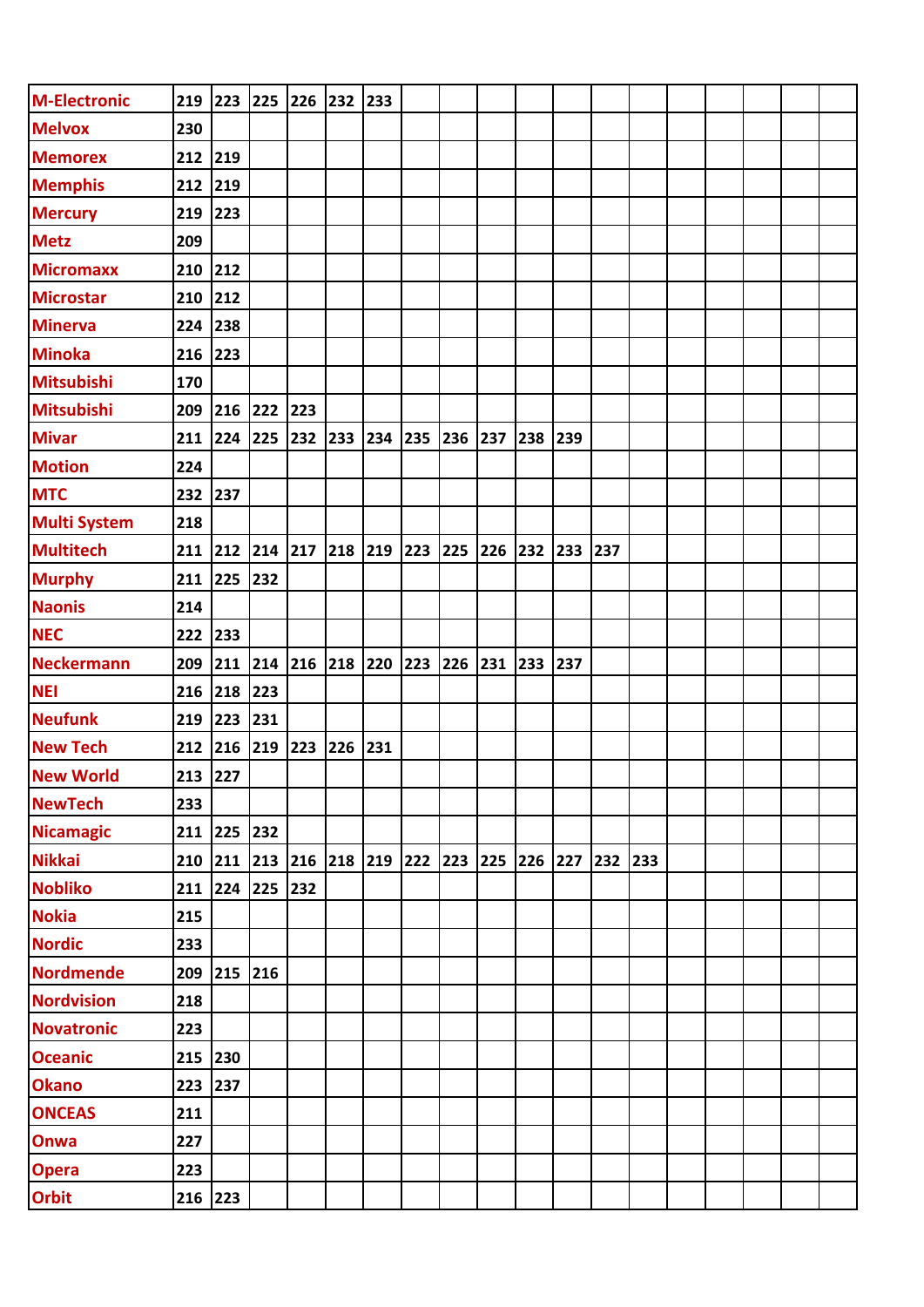| <b>Orion</b>         |           |             |     | 062 203 212 216 218 219 |         |     | 223     | 238 |     |         |     |         |     |         |     |     |     |  |
|----------------------|-----------|-------------|-----|-------------------------|---------|-----|---------|-----|-----|---------|-----|---------|-----|---------|-----|-----|-----|--|
| <b>Orline</b>        | 223 227   |             |     |                         |         |     |         |     |     |         |     |         |     |         |     |     |     |  |
| <b>Orsowe</b>        | 238       |             |     |                         |         |     |         |     |     |         |     |         |     |         |     |     |     |  |
| <b>Osaki</b>         |           | 210 211 213 |     | 223                     | 226     | 227 | 233     |     |     |         |     |         |     |         |     |     |     |  |
| <b>Osio</b>          | 234       |             |     |                         |         |     |         |     |     |         |     |         |     |         |     |     |     |  |
| <b>Oso</b>           | 213 227   |             |     |                         |         |     |         |     |     |         |     |         |     |         |     |     |     |  |
| <b>Osume</b>         | 222       | 227         |     |                         |         |     |         |     |     |         |     |         |     |         |     |     |     |  |
| <b>Otto Versand</b>  |           | 211 216 217 |     | 218 220 222             |         |     | 223 226 |     | 231 | 233     | 238 |         |     |         |     |     |     |  |
| Pael                 | 211       | 225         | 232 |                         |         |     |         |     |     |         |     |         |     |         |     |     |     |  |
| Palladium            | 211 220   |             | 223 | 226                     | 231 233 |     | 237     |     |     |         |     |         |     |         |     |     |     |  |
| <b>Palsonic</b>      | 233       |             |     |                         |         |     |         |     |     |         |     |         |     |         |     |     |     |  |
| Panama               | 210 211   |             | 212 | 219                     | 223 225 |     | 226 232 |     | 233 |         |     |         |     |         |     |     |     |  |
| <b>Panasonic</b>     | 161       |             |     |                         |         |     |         |     |     |         |     |         |     |         |     |     |     |  |
| Panasonic            |           | 091 102 112 |     |                         |         |     |         |     |     |         |     |         |     |         |     |     |     |  |
| <b>Panasonic</b>     | 137 147   |             |     |                         |         |     |         |     |     |         |     |         |     |         |     |     |     |  |
| Panasonic            | 004       | 013         | 020 | 024                     | 026     | 044 | 050 057 |     | 073 | 185 198 |     | 215     | 223 | 238     |     |     |     |  |
| <b>Panavision</b>    | 223       |             |     |                         |         |     |         |     |     |         |     |         |     |         |     |     |     |  |
| <b>Pathe Cinema</b>  | $211$ 217 |             | 225 | 230                     | 232     | 236 | 237     |     |     |         |     |         |     |         |     |     |     |  |
| <b>Pathe Marconi</b> | 229       |             |     |                         |         |     |         |     |     |         |     |         |     |         |     |     |     |  |
| <b>Pausa</b>         | 212 219   |             |     |                         |         |     |         |     |     |         |     |         |     |         |     |     |     |  |
| <b>Perdio</b>        | 223       | 232         |     |                         |         |     |         |     |     |         |     |         |     |         |     |     |     |  |
| <b>Perfekt</b>       | 223       |             |     |                         |         |     |         |     |     |         |     |         |     |         |     |     |     |  |
| <b>Philco</b>        | 209       | 217         | 223 | 224                     | 237     |     |         |     |     |         |     |         |     |         |     |     |     |  |
| Philharmonic         | 211       | 226         | 233 |                         |         |     |         |     |     |         |     |         |     |         |     |     |     |  |
| <b>Philips</b>       |           | 173 176 178 |     |                         |         |     |         |     |     |         |     |         |     |         |     |     |     |  |
| <b>Philips</b>       | 167       |             |     |                         |         |     |         |     |     |         |     |         |     |         |     |     |     |  |
| <b>Philips</b>       | 078       | 079         |     |                         |         |     |         |     |     |         |     |         |     |         |     |     |     |  |
| <b>Philips</b>       | 078       |             |     |                         |         |     |         |     |     |         |     |         |     |         |     |     |     |  |
| <b>Philips</b>       | 134 152   |             |     |                         |         |     |         |     |     |         |     |         |     |         |     |     |     |  |
| <b>Philips</b>       | 142       |             |     |                         |         |     |         |     |     |         |     |         |     |         |     |     |     |  |
| <b>Philips</b>       | 143       | 156         |     |                         |         |     |         |     |     |         |     |         |     |         |     |     |     |  |
| <b>Philips</b>       | 002       | 005         | 009 | 012                     | 016     | 019 | 021 022 |     | 023 | 029     | 033 | 036 037 |     | 038     | 041 | 042 | 045 |  |
| <b>Philips</b>       | 079       | 186         | 187 | 188                     | 189     | 190 | 191 196 |     | 197 | 209     | 211 | 216 217 |     | 218 221 |     | 223 | 231 |  |
|                      | 052       | 059         | 069 | 076                     | 181     |     |         |     |     |         |     |         |     |         |     |     |     |  |
| <b>Phoenix</b>       | 209       | 216 218 223 |     |                         | 225     | 232 | 237     |     |     |         |     |         |     |         |     |     |     |  |
| <b>Pioneer</b>       | 141       | 146 149     |     | 151                     |         |     |         |     |     |         |     |         |     |         |     |     |     |  |
| <b>Pioneer</b>       | 163       |             |     |                         |         |     |         |     |     |         |     |         |     |         |     |     |     |  |
| <b>Pioneer</b>       | 215 216   |             | 218 | 223                     | 237     |     |         |     |     |         |     |         |     |         |     |     |     |  |
| <b>Plantron</b>      | 210 216   |             | 219 | 223                     |         |     |         |     |     |         |     |         |     |         |     |     |     |  |
| <b>Playsonic</b>     | 226 233   |             |     |                         |         |     |         |     |     |         |     |         |     |         |     |     |     |  |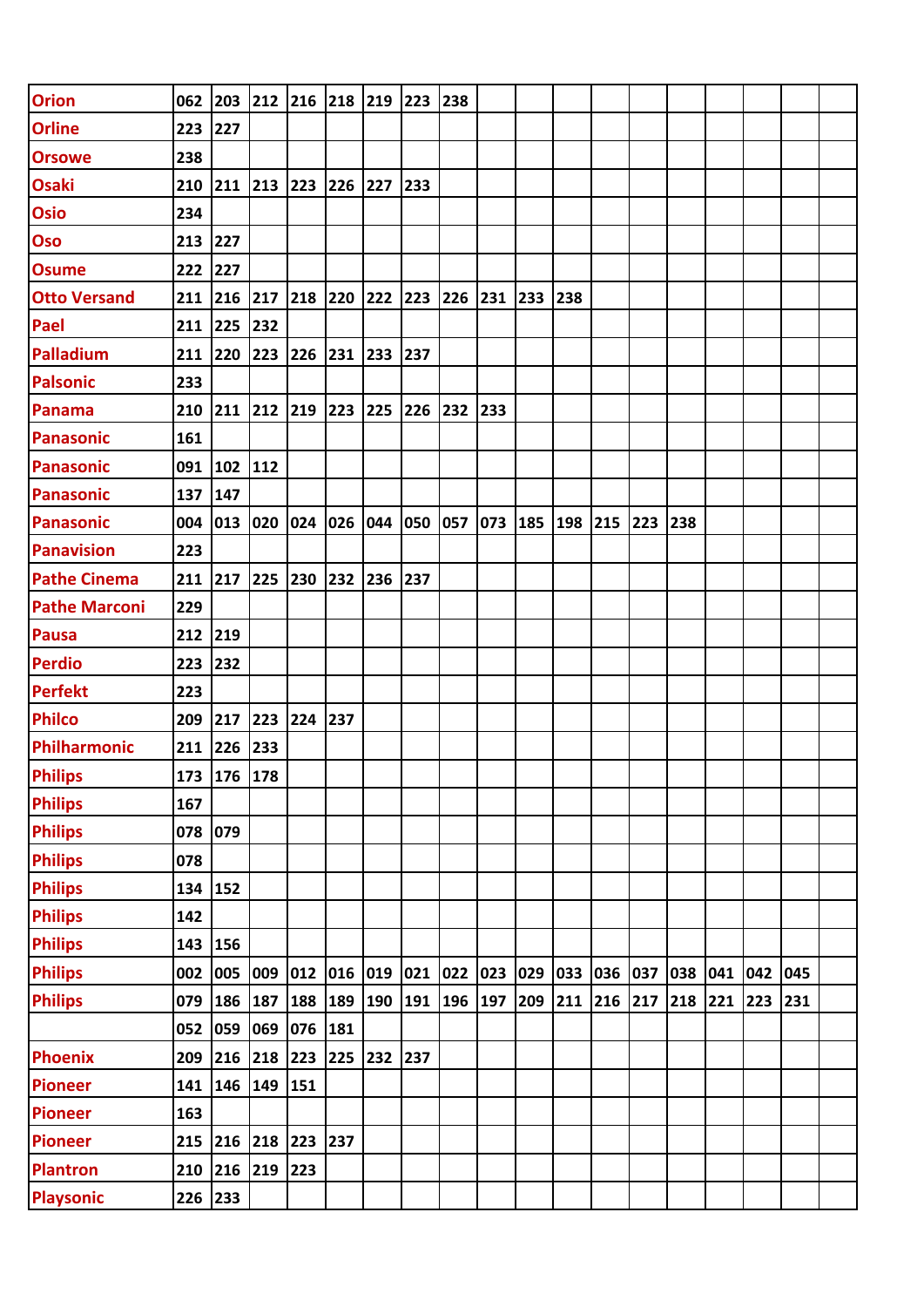| <b>Poppy</b>           | 212 219 |                                                                             |             |     |         |     |         |                 |     |     |  |  |  |  |
|------------------------|---------|-----------------------------------------------------------------------------|-------------|-----|---------|-----|---------|-----------------|-----|-----|--|--|--|--|
| <b>Prandoni-Prince</b> | 214 224 |                                                                             | 238         |     |         |     |         |                 |     |     |  |  |  |  |
| <b>Precision</b>       | 211 226 |                                                                             | 233         |     |         |     |         |                 |     |     |  |  |  |  |
| <b>Prima</b>           | 212 215 |                                                                             | 219         |     |         |     |         |                 |     |     |  |  |  |  |
| <b>Profex</b>          | 212 219 |                                                                             |             |     |         |     |         |                 |     |     |  |  |  |  |
| <b>Profi-Tronic</b>    | 216     | $\begin{array}{c} \n \begin{array}{c} \n 223 \n \end{array} \n \end{array}$ |             |     |         |     |         |                 |     |     |  |  |  |  |
| <b>Proline</b>         | 216 221 |                                                                             | 223         |     |         |     |         |                 |     |     |  |  |  |  |
| <b>Prosonic</b>        | 211 218 |                                                                             | 223         | 225 | 232     | 233 | 237     |                 |     |     |  |  |  |  |
| <b>Protech</b>         |         | 210 211 212                                                                 |             | 216 | 217     | 218 | 233     |                 |     |     |  |  |  |  |
| <b>Provision</b>       | 218     | 223                                                                         | 240         |     |         |     |         |                 |     |     |  |  |  |  |
| Pye                    | 216 218 |                                                                             | 221         | 223 | 231     |     |         |                 |     |     |  |  |  |  |
| Pymi                   | 212     | 219                                                                         |             |     |         |     |         |                 |     |     |  |  |  |  |
| <b>Quandra Vision</b>  | 230     |                                                                             |             |     |         |     |         |                 |     |     |  |  |  |  |
| <b>Quelle</b>          | 210 211 |                                                                             | 216         | 217 | 218     | 220 | 222 223 | 226             | 233 | 234 |  |  |  |  |
| <b>Questa</b>          | 222     |                                                                             |             |     |         |     |         |                 |     |     |  |  |  |  |
| <b>Radialva</b>        | 223     | 227                                                                         |             |     |         |     |         |                 |     |     |  |  |  |  |
| Radiomarelli           | 209     | 223                                                                         | 238         |     |         |     |         |                 |     |     |  |  |  |  |
| <b>RadioShack</b>      | 223     |                                                                             |             |     |         |     |         |                 |     |     |  |  |  |  |
| Radiotone              | 216     | 219                                                                         | 223         | 237 |         |     |         |                 |     |     |  |  |  |  |
| <b>Recor</b>           | 223     |                                                                             |             |     |         |     |         |                 |     |     |  |  |  |  |
| <b>Redstar</b>         | 223     |                                                                             |             |     |         |     |         |                 |     |     |  |  |  |  |
| <b>Reflex</b>          | 223     |                                                                             |             |     |         |     |         |                 |     |     |  |  |  |  |
| <b>Revox</b>           | 216     | 218 223                                                                     |             | 237 |         |     |         |                 |     |     |  |  |  |  |
| <b>Rex</b>             | 210     | 214                                                                         | 215         |     |         |     |         |                 |     |     |  |  |  |  |
| <b>RFT</b>             |         | 209 236 237                                                                 |             |     |         |     |         |                 |     |     |  |  |  |  |
| <b>Rhapsody</b>        | 232     |                                                                             |             |     |         |     |         |                 |     |     |  |  |  |  |
| <b>R-Line</b>          |         | 216 218 223                                                                 |             |     |         |     |         |                 |     |     |  |  |  |  |
| <b>Roadstar</b>        | 193     | 210                                                                         | 212 213     |     | 219 227 |     |         |                 |     |     |  |  |  |  |
| <b>Robotron</b>        | 209     |                                                                             |             |     |         |     |         |                 |     |     |  |  |  |  |
| <b>Rowa</b>            | 232     | 233                                                                         |             |     |         |     |         |                 |     |     |  |  |  |  |
| <b>Royal Lux</b>       | 237     |                                                                             |             |     |         |     |         |                 |     |     |  |  |  |  |
| <b>RTF</b>             | 209     |                                                                             |             |     |         |     |         |                 |     |     |  |  |  |  |
| <b>Saba</b>            | 006     | 060                                                                         | 068 172     |     | 209 215 |     | 238     |                 |     |     |  |  |  |  |
| <b>Saisho</b>          | 210 211 |                                                                             | 212 219     |     | 226 233 |     | 238     |                 |     |     |  |  |  |  |
| <b>Salora</b>          |         | 214 215 217 234                                                             |             |     | 238     |     |         |                 |     |     |  |  |  |  |
| <b>Sambers</b>         | 224     | 238                                                                         |             |     |         |     |         |                 |     |     |  |  |  |  |
| <b>Samsung</b>         | 177     |                                                                             |             |     |         |     |         |                 |     |     |  |  |  |  |
| <b>Samsung</b>         | 080     |                                                                             | 082 083 087 |     | 093 097 |     |         | 104 113 116 121 |     |     |  |  |  |  |
| <b>Samsung</b>         | 150     |                                                                             |             |     |         |     |         |                 |     |     |  |  |  |  |
| <b>Samsung</b>         | 135     |                                                                             |             |     |         |     |         |                 |     |     |  |  |  |  |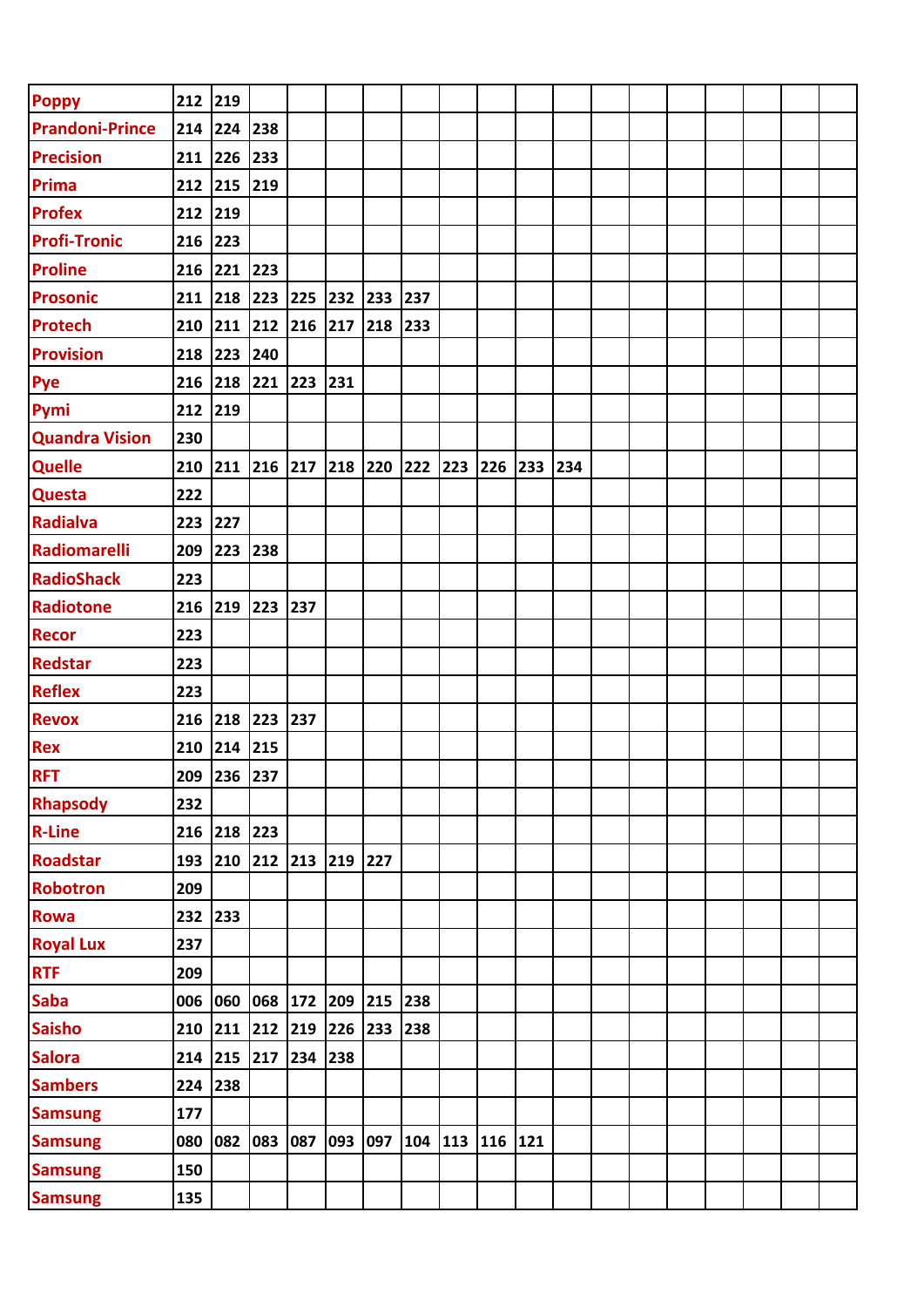| <b>Samsung</b>            | 166     |                                                                           |     |     |         |     |             |     |     |     |                 |     |         |     |     |     |  |
|---------------------------|---------|---------------------------------------------------------------------------|-----|-----|---------|-----|-------------|-----|-----|-----|-----------------|-----|---------|-----|-----|-----|--|
| <b>Samsung</b>            | 039 043 |                                                                           | 056 | 063 | 070 201 |     | 210 211 212 |     |     |     | 216 218 219 223 |     | 225     | 226 | 231 | 232 |  |
|                           | 233     | 234                                                                       | 237 |     |         |     |             |     |     |     |                 |     |         |     |     |     |  |
| <b>Sandra</b>             | 211     | 225                                                                       | 226 | 232 | 233     |     |             |     |     |     |                 |     |         |     |     |     |  |
| <b>Sansui</b>             | 216 223 |                                                                           |     |     |         |     |             |     |     |     |                 |     |         |     |     |     |  |
| <b>Sanyo</b>              | 160     |                                                                           |     |     |         |     |             |     |     |     |                 |     |         |     |     |     |  |
| <b>Sanyo</b>              | 049     | 211 217                                                                   |     | 219 | 222 225 |     | 226 232     |     | 233 | 236 | 237             |     |         |     |     |     |  |
| <b>SCHAUB LORENTZ 215</b> |         |                                                                           |     |     |         |     |             |     |     |     |                 |     |         |     |     |     |  |
| <b>Schneider</b>          |         | 211 213 216                                                               |     | 217 | 218 221 |     | 223 226     |     | 227 | 231 | 233             |     |         |     |     |     |  |
| <b>SEG</b>                | 210     | 211                                                                       | 217 | 218 | 219     | 222 | 223         | 225 | 226 | 232 | 233             |     |         |     |     |     |  |
| <b>SEI</b>                | 220     | 223                                                                       | 238 |     |         |     |             |     |     |     |                 |     |         |     |     |     |  |
| <b>SEI-Sinudyne</b>       | 209     | 215                                                                       | 238 |     |         |     |             |     |     |     |                 |     |         |     |     |     |  |
| <b>Seleco</b>             | 214 215 |                                                                           | 217 |     |         |     |             |     |     |     |                 |     |         |     |     |     |  |
| <b>Sencora</b>            | 212     | 219                                                                       |     |     |         |     |             |     |     |     |                 |     |         |     |     |     |  |
| <b>Sentra</b>             | 219     | 227                                                                       |     |     |         |     |             |     |     |     |                 |     |         |     |     |     |  |
| <b>Serino</b>             | 232     |                                                                           |     |     |         |     |             |     |     |     |                 |     |         |     |     |     |  |
| <b>Sharp</b>              | 162     |                                                                           |     |     |         |     |             |     |     |     |                 |     |         |     |     |     |  |
| <b>Sharp</b>              | 131     |                                                                           |     |     |         |     |             |     |     |     |                 |     |         |     |     |     |  |
| <b>Sharp</b>              | 092     | 103                                                                       | 109 | 115 | 119 120 |     | 122 127     |     | 128 |     |                 |     |         |     |     |     |  |
| <b>Sharp</b>              | 017     | 028                                                                       | 048 | 051 | 072     | 222 | 238         |     |     |     |                 |     |         |     |     |     |  |
| <b>Siarem</b>             | 209     | 217                                                                       | 223 | 238 |         |     |             |     |     |     |                 |     |         |     |     |     |  |
| <b>Sierra</b>             | 216 221 |                                                                           | 223 | 231 |         |     |             |     |     |     |                 |     |         |     |     |     |  |
| <b>Siesta</b>             | 237     |                                                                           |     |     |         |     |             |     |     |     |                 |     |         |     |     |     |  |
| <b>Silva</b>              | 225     | 232                                                                       |     |     |         |     |             |     |     |     |                 |     |         |     |     |     |  |
| <b>Silver</b>             |         | 222  270  271  272  273  274  275  276  277  278  279  280  281  282  283 |     |     |         |     |             |     |     |     |                 |     |         |     |     |     |  |
| <b>Singer</b>             |         | 209 217 230                                                               |     |     |         |     |             |     |     |     |                 |     |         |     |     |     |  |
| <b>Sinudyne</b>           | 209     | 217 218 220                                                               |     |     | 223     | 238 |             |     |     |     |                 |     |         |     |     |     |  |
| <b>Skantic</b>            | 215     |                                                                           |     |     |         |     |             |     |     |     |                 |     |         |     |     |     |  |
| <b>Solavox</b>            | 215     |                                                                           |     |     |         |     |             |     |     |     |                 |     |         |     |     |     |  |
| <b>Sonitron</b>           |         | 226 233 237                                                               |     |     |         |     |             |     |     |     |                 |     |         |     |     |     |  |
| <b>Sonoko</b>             |         | 210 211 212 216 218 219                                                   |     |     |         |     | 223 226     |     | 228 | 233 |                 |     |         |     |     |     |  |
| <b>Sonolor</b>            |         | 215 220 230                                                               |     |     |         |     |             |     |     |     |                 |     |         |     |     |     |  |
| <b>Sontec</b>             |         | 216 218 223 237                                                           |     |     |         |     |             |     |     |     |                 |     |         |     |     |     |  |
| <b>Sony</b>               | 174     | 175                                                                       | 179 |     |         |     |             |     |     |     |                 |     |         |     |     |     |  |
| <b>Sony</b>               | 158     | 159                                                                       |     |     |         |     |             |     |     |     |                 |     |         |     |     |     |  |
| <b>Sony</b>               | 108     |                                                                           |     |     |         |     |             |     |     |     |                 |     |         |     |     |     |  |
| <b>Sony</b>               | 085     | 086                                                                       | 088 | 107 | 117     |     |             |     |     |     |                 |     |         |     |     |     |  |
| <b>Sony</b>               | 000     | 001                                                                       | 008 | 011 | 015 025 |     | 030 040     |     | 054 |     | 071 199 202     | 212 | 220 222 |     |     |     |  |
| <b>Sound &amp; Vision</b> | 213 227 |                                                                           |     |     |         |     |             |     |     |     |                 |     |         |     |     |     |  |
| <b>Soundwave</b>          |         | 216 218 223                                                               |     |     |         |     |             |     |     |     |                 |     |         |     |     |     |  |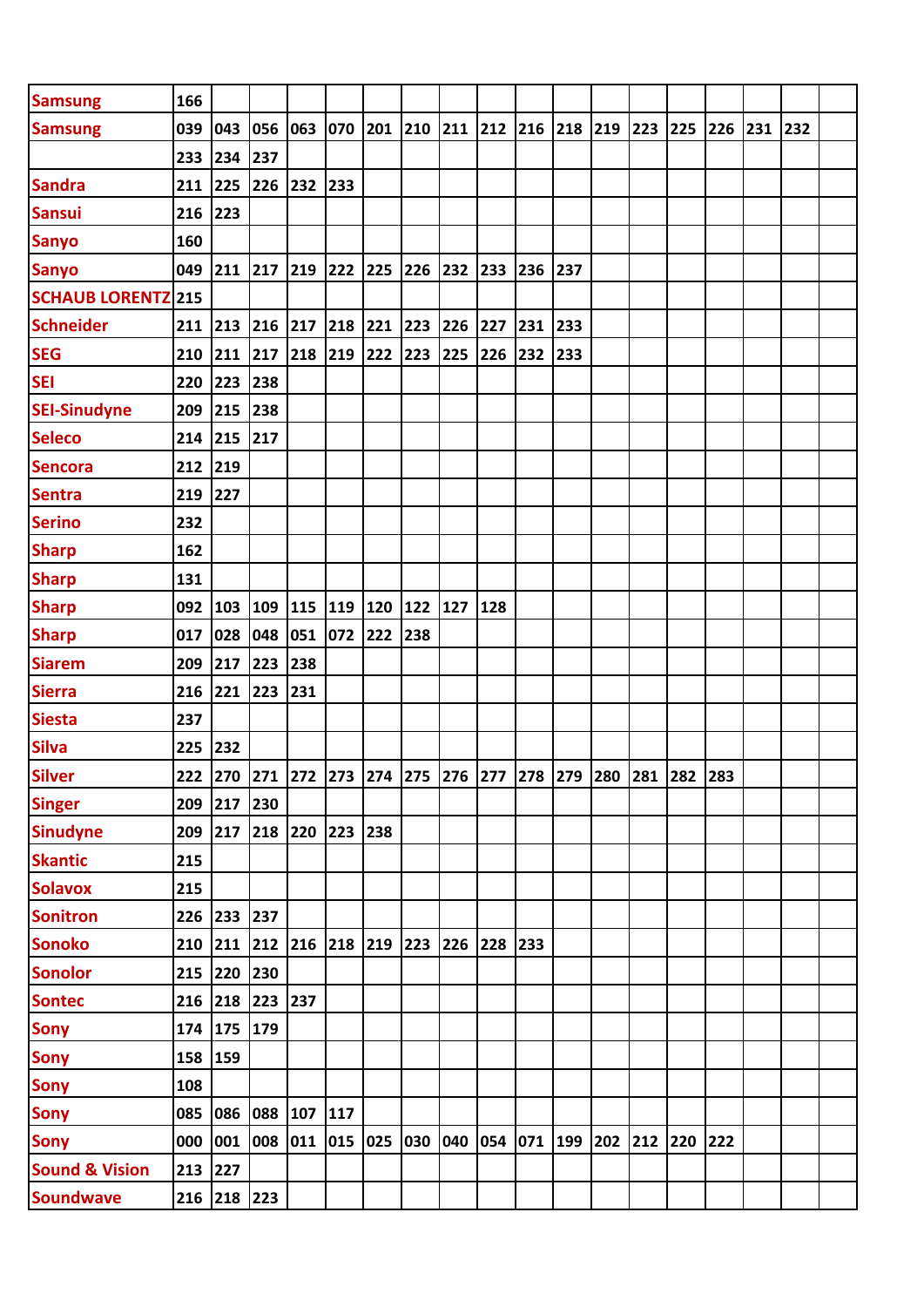| <b>Standard</b>    |           |             |     | 211 212 213 216 219 223 |         |     | 226 227 |         | $\begin{array}{c} \n \boxed{233} \n \end{array}$ |     |     |             |     |     |     |     |     |     |
|--------------------|-----------|-------------|-----|-------------------------|---------|-----|---------|---------|--------------------------------------------------|-----|-----|-------------|-----|-----|-----|-----|-----|-----|
| <b>Star Lite</b>   | 219 223   |             |     |                         |         |     |         |         |                                                  |     |     |             |     |     |     |     |     |     |
| <b>Starlight</b>   | 218       |             |     |                         |         |     |         |         |                                                  |     |     |             |     |     |     |     |     |     |
| <b>Stenway</b>     | 227 228   |             |     |                         |         |     |         |         |                                                  |     |     |             |     |     |     |     |     |     |
| <b>Stern</b>       | 214 215   |             |     |                         |         |     |         |         |                                                  |     |     |             |     |     |     |     |     |     |
| <b>Strato</b>      | 219 223   |             |     |                         |         |     |         |         |                                                  |     |     |             |     |     |     |     |     |     |
| <b>Stylandia</b>   | 233       |             |     |                         |         |     |         |         |                                                  |     |     |             |     |     |     |     |     |     |
| <b>Sunkai</b>      | 212 227   |             |     |                         |         |     |         |         |                                                  |     |     |             |     |     |     |     |     |     |
| <b>Sunstar</b>     | 219 223   |             |     |                         |         |     |         |         |                                                  |     |     |             |     |     |     |     |     |     |
| <b>Sunwood</b>     | 212 216   |             | 219 | 223                     |         |     |         |         |                                                  |     |     |             |     |     |     |     |     |     |
| <b>Superla</b>     | $211$ 225 |             | 232 | 233 238                 |         |     |         |         |                                                  |     |     |             |     |     |     |     |     |     |
| <b>SuperTech</b>   | $219$ 223 |             | 225 | 231                     | 232     |     |         |         |                                                  |     |     |             |     |     |     |     |     |     |
| <b>Supra</b>       | 212 219   |             |     |                         |         |     |         |         |                                                  |     |     |             |     |     |     |     |     |     |
| <b>Susumu</b>      | 213       |             |     |                         |         |     |         |         |                                                  |     |     |             |     |     |     |     |     |     |
| <b>Sutron</b>      | 212 219   |             |     |                         |         |     |         |         |                                                  |     |     |             |     |     |     |     |     |     |
| <b>Sydney</b>      | 211 225   |             | 226 | 232                     | 233     |     |         |         |                                                  |     |     |             |     |     |     |     |     |     |
| <b>Sysline</b>     | 218       |             |     |                         |         |     |         |         |                                                  |     |     |             |     |     |     |     |     |     |
| <b>Sytong</b>      | 225 232   |             |     |                         |         |     |         |         |                                                  |     |     |             |     |     |     |     |     |     |
| <b>Tandy</b>       |           | 211 213 215 |     | 226                     | 227     | 233 |         |         |                                                  |     |     |             |     |     |     |     |     |     |
| <b>Tashiko</b>     |           | 211 214 222 |     | 225                     | 226     | 232 | 233     |         |                                                  |     |     |             |     |     |     |     |     |     |
|                    |           |             |     |                         |         |     |         |         |                                                  |     |     |             |     |     |     |     |     |     |
| <b>Tatung</b>      | 193 211   |             | 216 | 218                     | 223     | 226 | 233     | 238     |                                                  |     |     |             |     |     |     |     |     |     |
| <b>TCM</b>         | 204 205   |             | 206 | 207                     | 208 210 |     | 212     | 241 242 |                                                  | 243 |     | 244 245 246 |     | 247 | 248 | 249 | 250 |     |
|                    | 251 252   |             | 253 |                         | 254 255 | 256 | 257     | 258     | 259                                              | 260 | 261 | 262         | 263 | 264 | 265 | 266 | 267 | 268 |
| <b>Teac</b>        | 223 233   |             |     |                         |         |     |         |         |                                                  |     |     |             |     |     |     |     |     |     |
| <b>Tec</b>         |           |             |     | 211 212 217 219 226 233 |         |     |         |         |                                                  |     |     |             |     |     |     |     |     |     |
| <b>TEDELEX</b>     | 233       |             |     |                         |         |     |         |         |                                                  |     |     |             |     |     |     |     |     |     |
| <b>Teleavia</b>    | 229       |             |     |                         |         |     |         |         |                                                  |     |     |             |     |     |     |     |     |     |
| <b>Telecor</b>     | 223       | 226 227     |     | 233                     |         |     |         |         |                                                  |     |     |             |     |     |     |     |     |     |
| <b>Telefunken</b>  | 165       |             |     |                         |         |     |         |         |                                                  |     |     |             |     |     |     |     |     |     |
| <b>Telefunken</b>  | 216 223   |             |     |                         |         |     |         |         |                                                  |     |     |             |     |     |     |     |     |     |
| <b>Telegazi</b>    | 223       | 227         |     |                         |         |     |         |         |                                                  |     |     |             |     |     |     |     |     |     |
| <b>Telemeister</b> | 223       |             |     |                         |         |     |         |         |                                                  |     |     |             |     |     |     |     |     |     |
| <b>Telesonic</b>   | 223       |             |     |                         |         |     |         |         |                                                  |     |     |             |     |     |     |     |     |     |
| <b>Telestar</b>    | 223       |             |     |                         |         |     |         |         |                                                  |     |     |             |     |     |     |     |     |     |
| <b>Teletech</b>    |           | 212 218 219 |     | 223                     |         |     |         |         |                                                  |     |     |             |     |     |     |     |     |     |
| <b>Teleton</b>     |           | 211 222 226 |     | 233                     |         |     |         |         |                                                  |     |     |             |     |     |     |     |     |     |
| <b>Televideon</b>  | 225       | 232         |     |                         |         |     |         |         |                                                  |     |     |             |     |     |     |     |     |     |
| <b>Televiso</b>    | 230       |             |     |                         |         |     |         |         |                                                  |     |     |             |     |     |     |     |     |     |
| <b>Tensai</b>      |           |             |     | 212 213 216 219 223     |         | 226 | 227 233 |         |                                                  |     |     |             |     |     |     |     |     |     |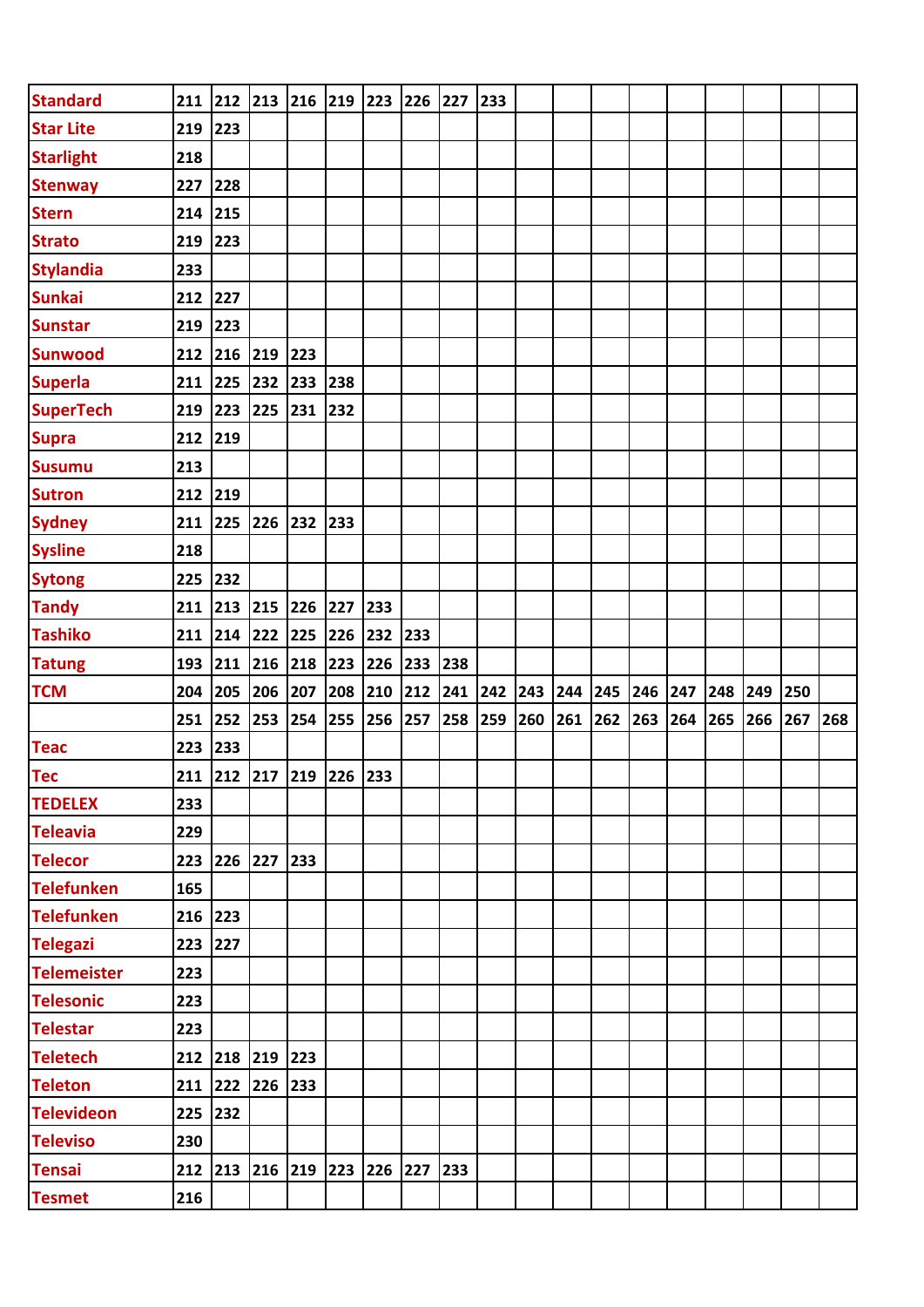| <b>Tevion</b>          | 210       | 212     |                 |                                                 |         |     |     |             |     |     |         |     |     |     |     |     |     |     |
|------------------------|-----------|---------|-----------------|-------------------------------------------------|---------|-----|-----|-------------|-----|-----|---------|-----|-----|-----|-----|-----|-----|-----|
| <b>Texet</b>           | 211       | 219     | 226             | 232                                             | 233     |     |     |             |     |     |         |     |     |     |     |     |     |     |
| <b>Thomson</b>         | 145       | 157     |                 |                                                 |         |     |     |             |     |     |         |     |     |     |     |     |     |     |
| <b>Thomson</b>         | 003       | 006     | 032             | 060                                             | 067     | 172 | 211 | 216         | 223 | 229 |         |     |     |     |     |     |     |     |
| <b>Thorn</b>           | 218       | 223     | 240             |                                                 |         |     |     |             |     |     |         |     |     |     |     |     |     |     |
| <b>Tokai</b>           | 216       | 223     | 226             | 233                                             |         |     |     |             |     |     |         |     |     |     |     |     |     |     |
| <b>Tokyo</b>           | 211       | 225     | 232             |                                                 |         |     |     |             |     |     |         |     |     |     |     |     |     |     |
| <b>Tomashi</b>         | 228       |         |                 |                                                 |         |     |     |             |     |     |         |     |     |     |     |     |     |     |
| <b>Toshiba</b>         | 169       |         |                 |                                                 |         |     |     |             |     |     |         |     |     |     |     |     |     |     |
| <b>Toshiba</b>         | 130       |         |                 |                                                 |         |     |     |             |     |     |         |     |     |     |     |     |     |     |
| <b>Toshiba</b>         | 099       | 100 124 |                 |                                                 |         |     |     |             |     |     |         |     |     |     |     |     |     |     |
| <b>Toshiba</b>         | 153       |         |                 |                                                 |         |     |     |             |     |     |         |     |     |     |     |     |     |     |
| <b>Toshiba</b>         | 027       | 046     | 047             | 053                                             | 064     | 074 | 090 | 183         | 193 | 203 | 222     | 233 |     |     |     |     |     |     |
| <b>Towada</b>          | 215       | 217     | 233             |                                                 |         |     |     |             |     |     |         |     |     |     |     |     |     |     |
| <b>Trakton</b>         | 233       |         |                 |                                                 |         |     |     |             |     |     |         |     |     |     |     |     |     |     |
| <b>Trans Continens</b> | 223       | 226     | 233             |                                                 |         |     |     |             |     |     |         |     |     |     |     |     |     |     |
| <b>Transtec</b>        | 232       |         |                 |                                                 |         |     |     |             |     |     |         |     |     |     |     |     |     |     |
| <b>Trident</b>         | 226       | 233     | 238             |                                                 |         |     |     |             |     |     |         |     |     |     |     |     |     |     |
| <b>Tristar</b>         | 227       |         |                 |                                                 |         |     |     |             |     |     |         |     |     |     |     |     |     |     |
| <b>Triumph</b>         | 223       | 231     | 238             |                                                 |         |     |     |             |     |     |         |     |     |     |     |     |     |     |
| <b>Uher</b>            | 215       | 216     | 223             | 224                                             | 237     |     |     |             |     |     |         |     |     |     |     |     |     |     |
| <b>Ultravox</b>        | 209       | 211 217 |                 | 223                                             | 225     | 232 |     |             |     |     |         |     |     |     |     |     |     |     |
| <b>Unic Line</b>       | 223       |         |                 |                                                 |         |     |     |             |     |     |         |     |     |     |     |     |     |     |
| <b>United</b>          | 218       |         |                 |                                                 |         |     |     |             |     |     |         |     |     |     |     |     |     |     |
| <b>Universum</b>       |           |         |                 | 210 216 217 218 220 222 223 224 226 233 234 237 |         |     |     |             |     |     |         |     |     |     |     |     |     |     |
| <b>Univox</b>          | 223       |         |                 |                                                 |         |     |     |             |     |     |         |     |     |     |     |     |     |     |
| <b>Vestel</b>          | $214$ 215 |         | 216 217         |                                                 | 218 223 |     |     | 226 233 284 |     | 285 | 286 287 |     | 288 | 289 | 290 | 291 | 292 | 293 |
|                        | 294       | 295     | 296             | 297                                             | 298     | 299 |     |             |     |     |         |     |     |     |     |     |     |     |
| <b>Vexa</b>            | 212       |         | 218 219 223     |                                                 |         |     |     |             |     |     |         |     |     |     |     |     |     |     |
| <b>Victor</b>          | 216       |         |                 |                                                 |         |     |     |             |     |     |         |     |     |     |     |     |     |     |
| <b>VIDEOLOGIC</b>      | 232       |         |                 |                                                 |         |     |     |             |     |     |         |     |     |     |     |     |     |     |
| <b>Videologique</b>    |           |         |                 | 211 213 225 226 227                             |         | 232 | 233 |             |     |     |         |     |     |     |     |     |     |     |
| <b>VideoSystem</b>     | 216 223   |         |                 |                                                 |         |     |     |             |     |     |         |     |     |     |     |     |     |     |
| <b>Videotechnic</b>    |           |         | 225 226 232 233 |                                                 |         |     |     |             |     |     |         |     |     |     |     |     |     |     |
| <b>Viewsonic</b>       | 125 129   |         |                 |                                                 |         |     |     |             |     |     |         |     |     |     |     |     |     |     |
| <b>Visiola</b>         | 211       | 225     | 232             |                                                 |         |     |     |             |     |     |         |     |     |     |     |     |     |     |
| <b>Vision</b>          | 216 223   |         | 233             |                                                 |         |     |     |             |     |     |         |     |     |     |     |     |     |     |
| <b>Vortec</b>          | 216       | 218     | 223             |                                                 |         |     |     |             |     |     |         |     |     |     |     |     |     |     |
| <b>Voxson</b>          | 209       | 214     | 215 216         |                                                 | 223     | 224 |     |             |     |     |         |     |     |     |     |     |     |     |
| Waltham                | 211       |         | 223 226 233     |                                                 |         |     |     |             |     |     |         |     |     |     |     |     |     |     |